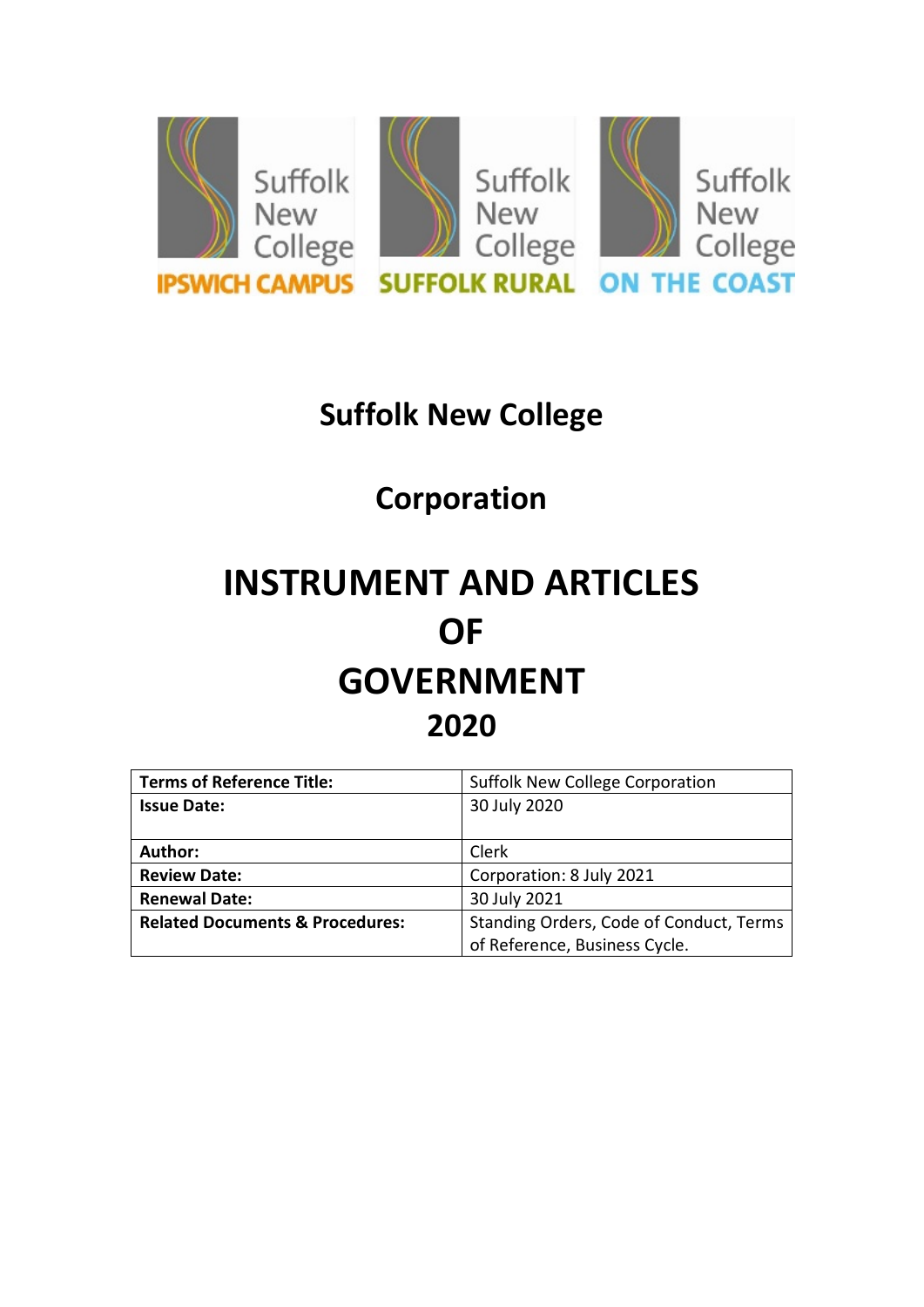## **INSTRUMENT OF GOVERNMENT**

### **CONTENTS**

- 1. Interpretation of the terms used
- 2. Composition of the Corporation
- 3. Determination of membership numbers
- 4. Transitional arrangements
- 5. Appointment of the members of the Corporation
- 6. Appointment of the Chair and Vice-Chair
- 7. Appointment of the Clerk to the Corporation
- 8. Persons who are ineligible to be members
- 9. The term of office of a member
- 10 (A) Termination of membership
- 10 (B) Members not to hold interests in matters relating to the institution
- 11. Meetings
- 12. Quorum
- 13. Proceedings of meetings
- 14. Minutes
- 15. Public access to meetings
- 16. Publication of minutes and papers
- 17. Copies of the Instrument of Government
- 18. Change of name of the Corporation
- 19. Application of the seal

### **Interpretation of the terms used**

- **1.** In this Instrument of Government:
	- (a) any reference to "the Principal" shall include a person acting as Principal;
	- (b) "the Clerk" means the Clerk to the Corporation;
	- (c) "the Corporation" means any further education corporation to which this Instrument applies;
	- (d) "the institution" means the institution which the Corporation is established to conduct and any institution for the time being conducted by the Corporation in exercise of its powers under the Further and Higher Education Act 1992(**[1](#page-1-0)**);
	- (e) "this Instrument" means this Instrument of Government;
	- (f) "the CE of Skills Funding" means the Chief Executive of Skills Funding;
	- (g) "CE of Skills Funding member" means a member of the Corporation appointed by the CE of Skills Funding under section 56AA of the Further and Higher Education Act 1992;

<span id="page-1-0"></span><sup>-</sup>**1** 1992 c.13.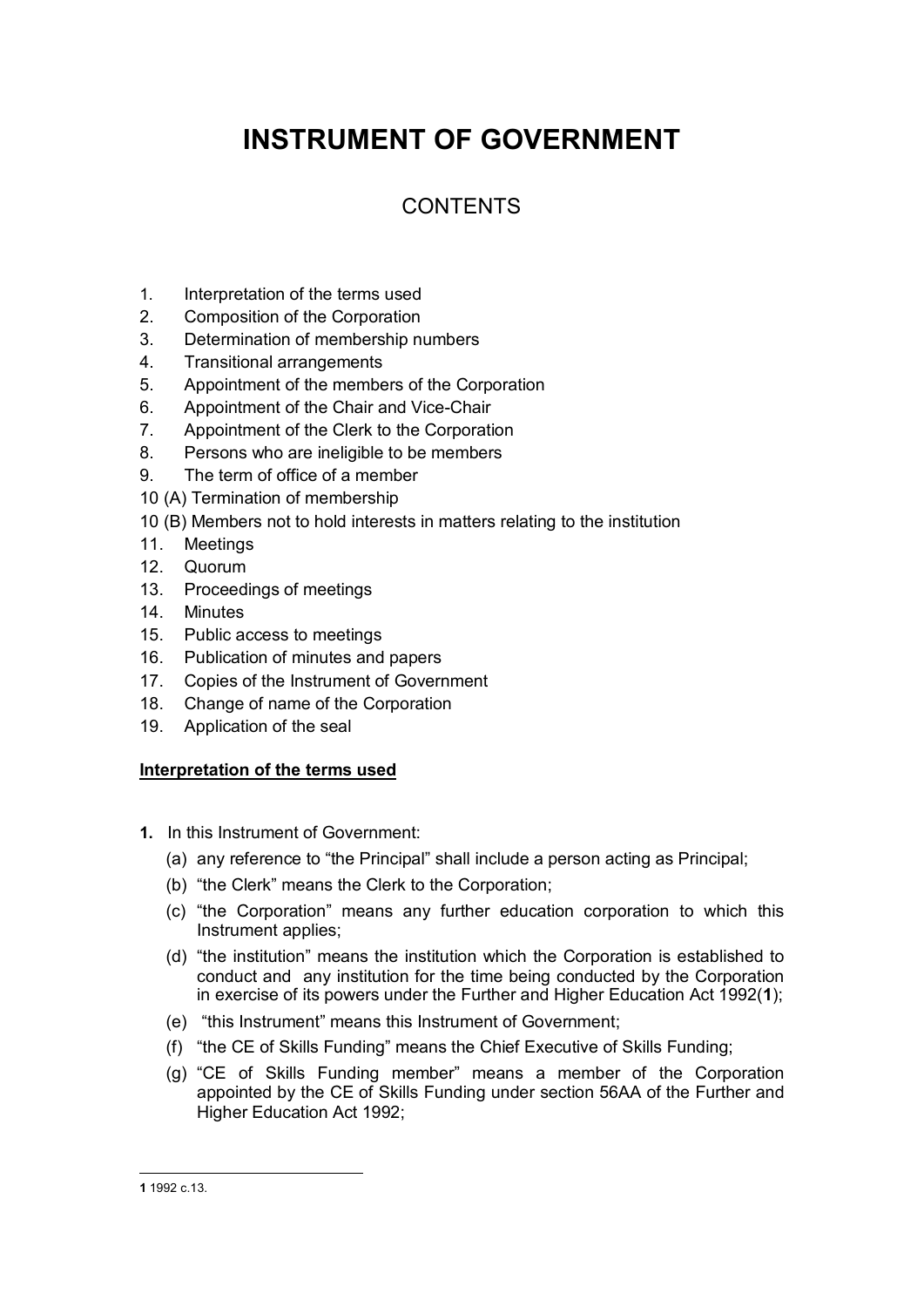- (h) "meeting" includes a meeting at which the members attending are present in more than one room, provided that by the use of telephone or video-conferencing or similar communication facilities it is possible for every person present at the meeting to communicate with each other. Participation in a meeting in this manner shall be deemed to constitute presence in person at such a meeting and, subject to this instrument, shall be entitled to vote and be counted in a quorum accordingly;
- (i) "necessary skills" means skills and experience, other than professional qualifications, specified by the Corporation as appropriate for members to have;
- (j) "staff member" and "student member" have the meanings given to them in clause 2;
- (k) "the previous Instrument of Government" means the Instrument of Government relating to the Corporation which had effect immediately before 1st January 2008;
- (l) "the Secretary of State" means the Secretary of State for the Department for Education;
- (m) "staff matters" means the remuneration, conditions of service, promotion, conduct, suspension, dismissal or retirement of staff;
- (n) "the students' union" means any association of students formed to further the educational purposes of the institution and the interests of students, as students;
- (o) a "variable category" means any category of members whose numbers may vary according to clauses 2 and 3.

### **Composition of the Corporation**

- **2.** (1) Subject to the transitional arrangements set out in clause 4, the Corporation shall consist of:
	- (a) up to eighteen members who appear to the Corporation to have the necessary skills to ensure that the Corporation carries out its functions under article 3 of the Articles of Government;
	- (b) the Principal of the institution, unless the Principal chooses not to be a member;
	- (c) one member who is a member of the institution's staff and has a contract of employment with the institution and has been nominated and elected as set out in paragraphs (3) and (4); and
	- (d) one member who is a student at the institution and has been nominated and appointed according to Article 5.
	- (2) A person who is not for the time being enrolled as a student at the institution, shall nevertheless be treated as a student during any period of authorised absence from the institution for study, travel or for carrying out the duties of any office held by that person in the institution's students' union.
	- (3) Where the Corporation has decided or decides that there is to be one staff member; the member may be a member of the academic staff or the nonacademic staff and shall be nominated and elected by all staff.
	- (4) The appointing authority, as set out in clause 5, will decide whether a person is eligible for nomination, election and appointment as a member of the Corporation under paragraph (1).

### **Determination of membership numbers**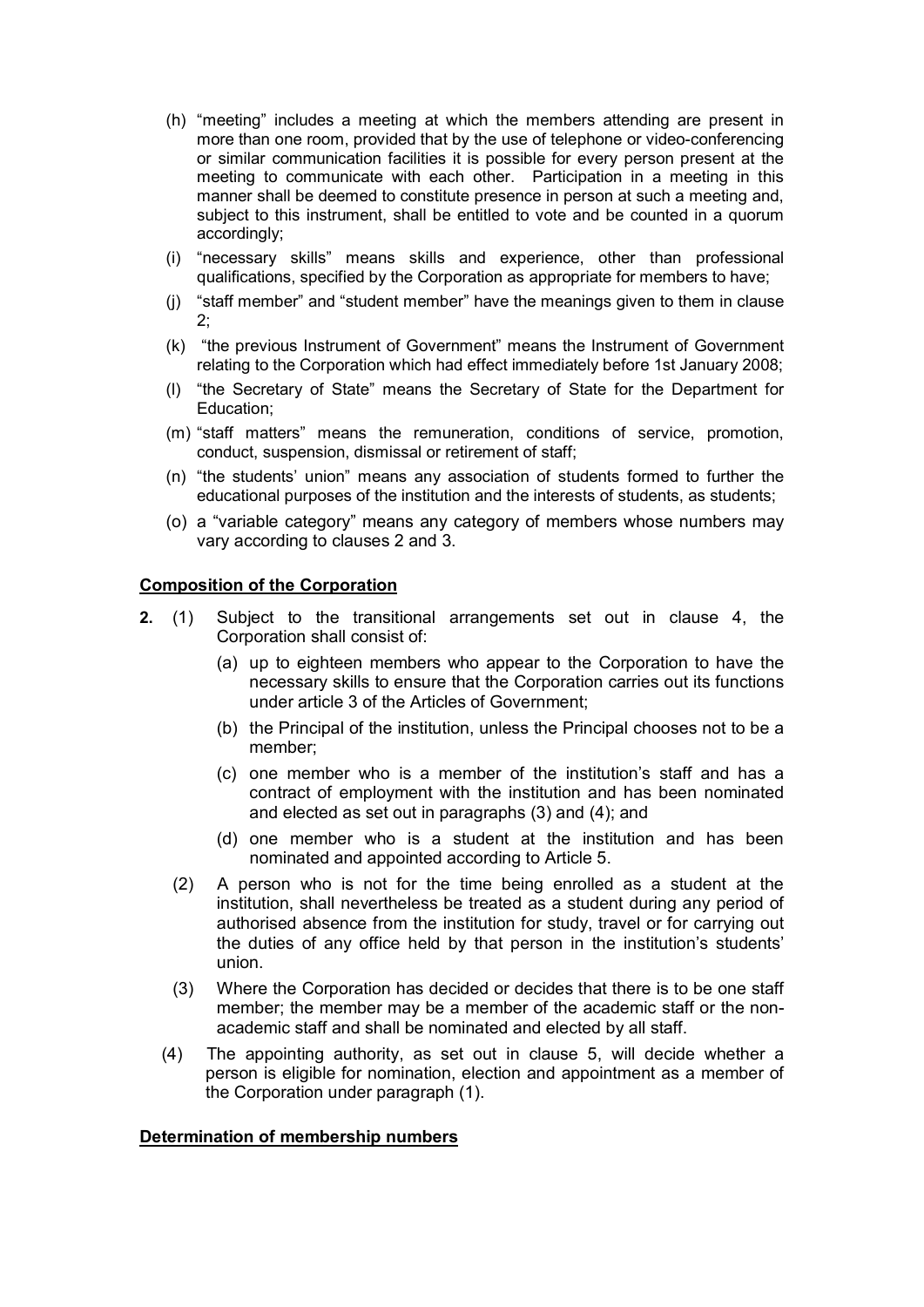- **3.** (1)Subject to paragraph (2) and the transitional arrangements in clause 4, the number of members of the Corporation, shall be that decided by the Corporation in the most recent determination made under the previous Instrument of Government.
	- (2) The Corporation may at any time vary the determination referred to in paragraph (1) and any subsequent determination under this paragraph provided that:
		- (a) the number of members of the Corporation shall not be less than twelve or more than twenty; and
		- (b) the numbers of members of each variable category shall be subject to the limit which applies to that category set out in Clause 2,
	- (3) No determination under this clause shall terminate the appointment of any person who is already a member of the Corporation at the time when the determination is made.

### **Transitional arrangements**

- **4.** Where, following the last determination under the previous Instrument of Government, the membership of the Corporation does not conform in number to that determination:
	- (a) nothing in clauses 2 and 3 of this Instrument shall require the removal of members where the previous Instrument would not have required their removal; but
	- (b) the Corporation shall ensure that any new appointments are made so that its composition conforms to the determination as soon as possible.

### **Appointment of the members of the Corporation**

- **5.** (1) Subject to paragraph (2) the Corporation is the appointing authority in relation to the appointment of its members.
	- (2) If the number of members falls below the number needed for a quorum, the Secretary of State is the appointing authority in relation to the appointment of those members needed for a quorum.
	- (3) The appointing authority may decline to appoint a person as a staff or student member if:
		- (a) it is satisfied that the person has been removed from office as a member of a further education corporation in the previous ten years; or
		- (b) the appointment of the person would contravene any rule or bye-law made under article 24 of the Articles of Government concerning the number of terms of office which a person may serve, provided that such rules or bye-laws make the same provision for each category of members appointed by the appointing authority; or
		- (c) the person is ineligible to be a member of the corporation because of clause 8.
	- (4) Where the office of any member becomes vacant the appointing authority shall as soon as practicable take all necessary steps to appoint a new member to fill the vacancy.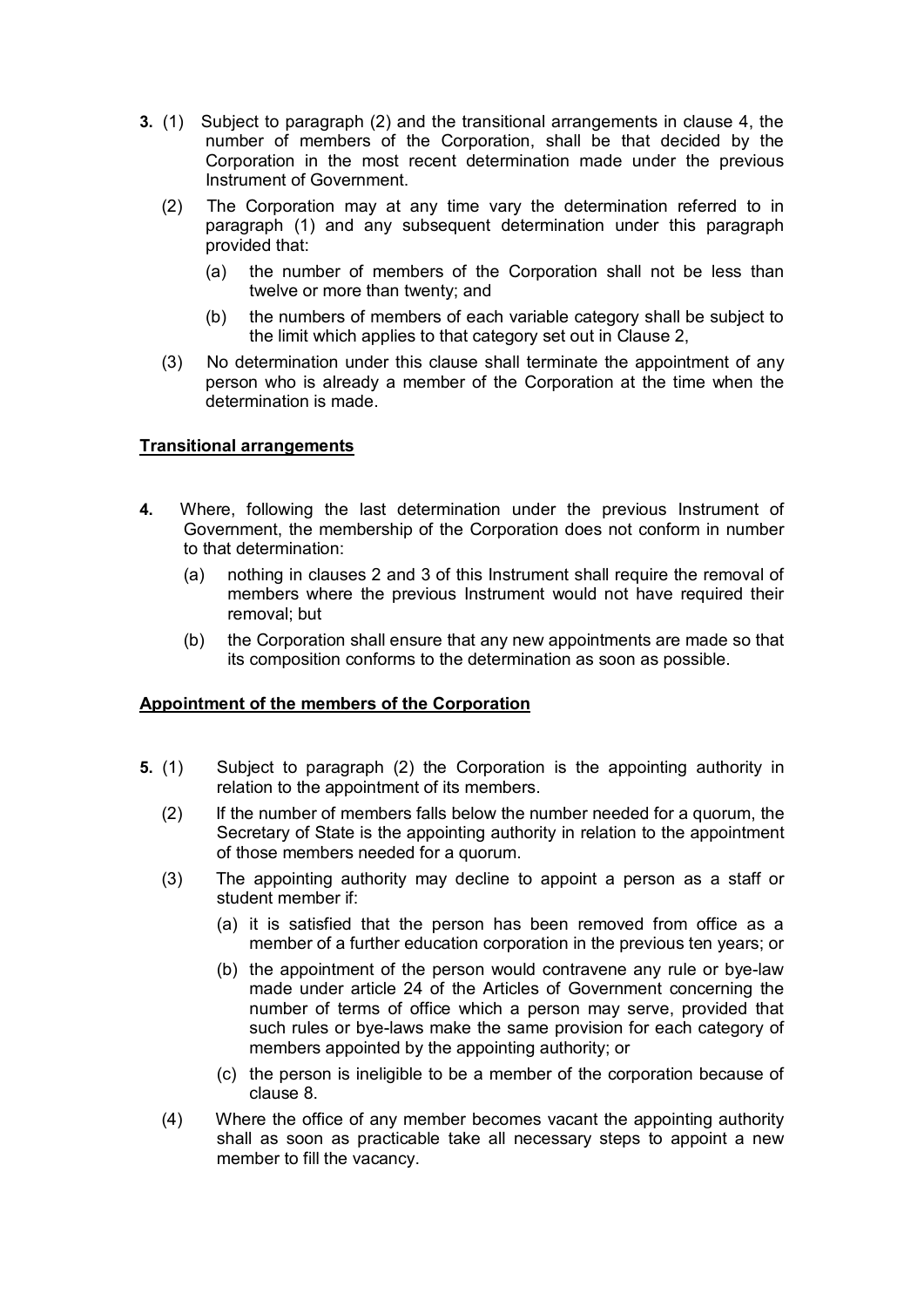### **Appointment of the Chair and Vice-Chair**

- **6.** (1)The members of the Corporation shall appoint a Chair and a Vice-Chair from among themselves.
	- (2) Neither the Principal nor any staff or student member shall be eligible to be appointed as Chair or Vice-Chair or to act as Chair in their absence.
	- (3) If both the Chair and the Vice-Chair are absent from any meeting of the Corporation, the members present shall choose someone from among themselves to act as Chair for that meeting.
	- (4) The Chair and Vice-Chair shall hold office for such period as the Corporation decides.
	- (5) The Chair or Vice-Chair may resign from office at any time by giving notice in writing to the Clerk.
	- (6) If the Corporation is satisfied that the Chair is unfit or unable to carry out the functions of office, it may give written notice, removing the Chair from office and the office shall then be vacant.
	- (7) If the Corporation is satisfied that the Vice-Chair is unfit or unable to carry out the functions of office, it may give written notice, removing the Vice-Chair from office and the office shall then be vacant.
	- (8) At the last meeting before the end of the term of office of the Chair, or at the first meeting following the Chair's resignation or removal from office, the members shall appoint a replacement from among themselves.
	- (9) At the last meeting before the end of the term of office of the Vice-Chair, or at the first meeting following the Vice-Chair's resignation or removal from office, the members shall appoint a replacement from among themselves.
	- (10) At the end of their respective terms of office, the Chair and Vice-Chair shall be eligible for reappointment.
	- (11) Paragraph (10) is subject to any rule or bye-law made by the Corporation under article 24 of the Articles of Government concerning the number of terms of office which a person may serve.

### **Appointment of the Clerk to the Corporation**

- **7.** (1)The Corporation shall appoint a person to serve as its Clerk, but the Principal may not be appointed as Clerk.
	- (2) In the temporary absence of the Clerk, the Corporation shall appoint a person to serve as a temporary Clerk, but the Principal may not be appointed as temporary Clerk.
	- (3) Any reference in this Instrument to the Clerk shall include a temporary Clerk appointed under paragraph (2).
	- (4) Subject to clause 13, the Clerk shall be entitled to attend all meetings of the Corporation and any of its committees.
	- (5) The Clerk may also be a member of staff at the institution.

### **Persons who are ineligible to be members**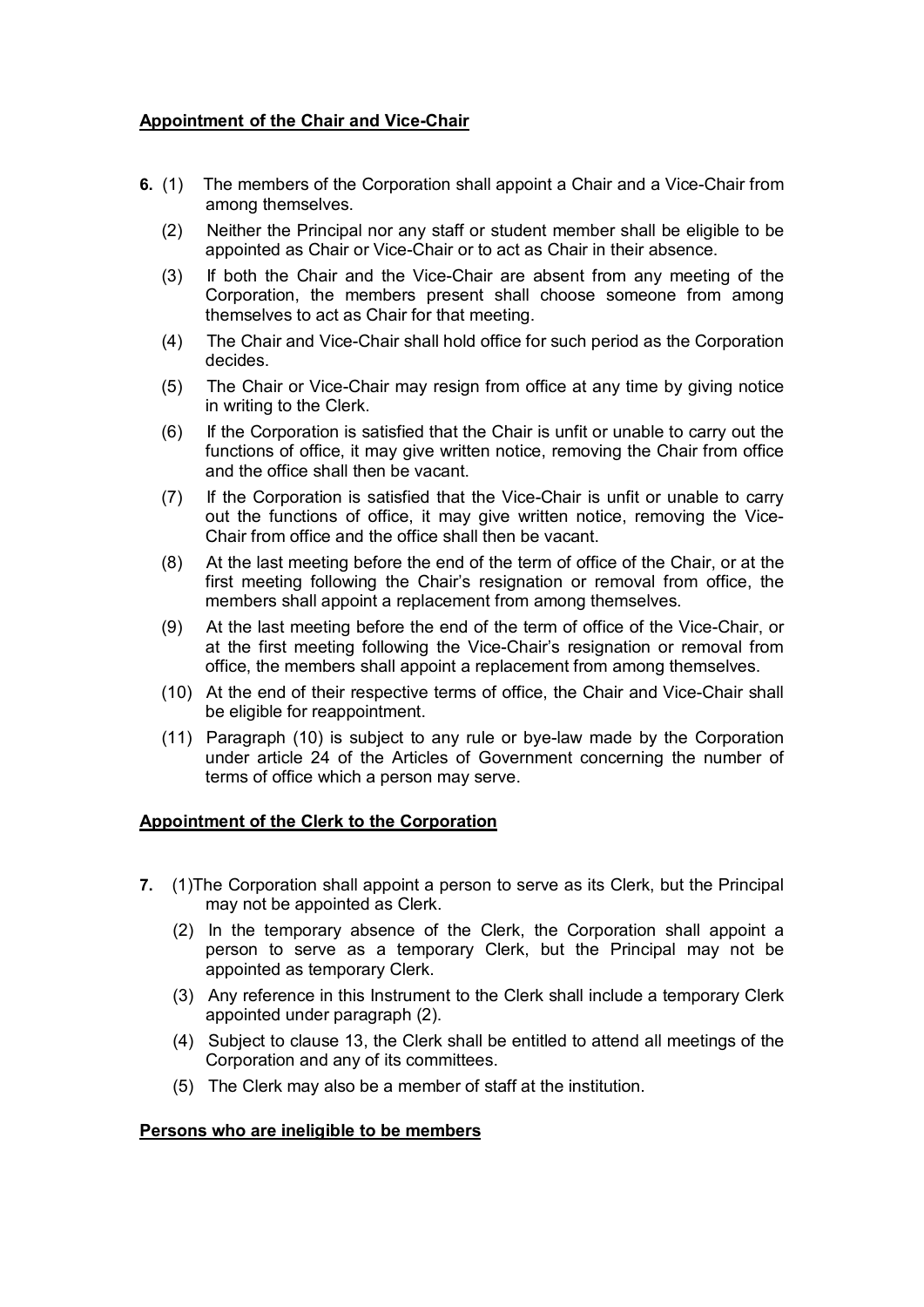- **8.** (1)No one under the age of 18 years may be a member, except as a student member.
	- (2) The Clerk may not be a member.
	- (3) A person who is a member of staff of the institution may not be, or continue as, a member, except as a staff member or in the capacity of Principal.
	- (4) Paragraph (3) does not apply to a student who is employed by the Corporation in connection with the student's role as an officer of a students' union.
	- (5) Subject to paragraphs (6) and (7), a person shall be disqualified from holding, or from continuing to hold, office as a member, if that person has been adjudged bankrupt or is the subject of a bankruptcy restrictions order, an interim bankruptcy restrictions order or a bankruptcy restrictions undertaking within the meaning of the Insolvency Act 1986(**[2](#page-5-0)**), or if that person has made a composition or arrangement with creditors, including an individual voluntary arrangement.
	- (6) Where a person is disqualified by reason of having been adjudged bankrupt or by reason of being the subject of a bankruptcy restrictions order, an interim bankruptcy restrictions order or a bankruptcy restrictions undertaking, that disqualification shall cease:
		- (a) on that person's discharge from bankruptcy, unless the bankruptcy order has before then been annulled; or
		- (b) if the bankruptcy order is annulled, at the date of that annulment; or
		- (c) if the bankruptcy restrictions order is rescinded as a result of an application under section 375 of the Insolvency Act 1986, on the date so ordered by the court; or
		- (d) if the interim bankruptcy restrictions order is discharged by the court, on the date of that discharge; or
		- (e) if the bankruptcy restrictions undertaking is annulled, at the date of that annulment.
	- (7) Where a person is disqualified by reason of having made a composition or arrangement with creditors, including an individual voluntary arrangement, and then pays the debts in full, the disqualification shall cease on the date on which the payment is completed and in any other case it shall cease on the expiration of three years from the date on which the terms of the deed of composition, arrangement or individual voluntary arrangement are fulfilled.
	- (8) Subject to paragraph (9), a person shall be disqualified from holding, or from continuing to hold, office as a member if:
		- (a) within the previous five years that person has been convicted, whether in the United Kingdom or elsewhere, of any offence and has received a sentence of imprisonment, whether suspended or not, for a period of three months or more, without the option of a fine; or
		- (b) within the previous twenty years that person has been convicted as set out in sub-paragraph (a) and has received a sentence of imprisonment, whether suspended or not, for a period of more than two and a half years; or
		- (c) that person has at any time been convicted as set out in subparagraph (a) and has received a sentence of imprisonment, whether suspended or not, of more than five years.

<span id="page-5-0"></span><sup>-</sup>**2** 1986.c.45 as amended by the Enterprise Act 2002 (c. 40)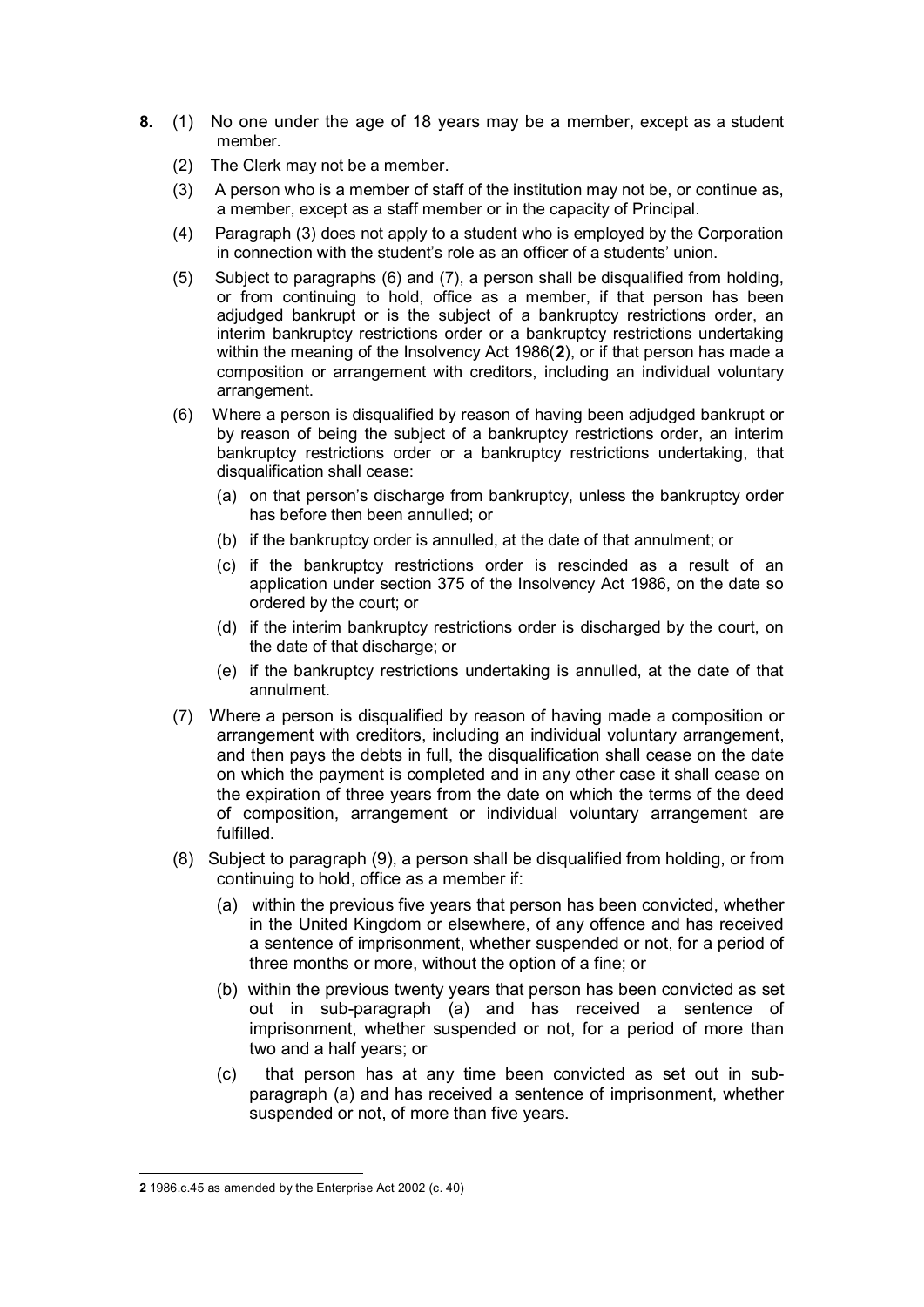- (9) For the purpose of this regulation there shall be disregarded any conviction by or before a court outside the United Kingdom for an offence in respect of conduct which, if it had taken place in the United Kingdom, would not have constituted an offence under the law then in force anywhere in the United Kingdom.
- (10) Upon a member of the Corporation becoming disqualified from continuing to hold office under paragraphs (5) or (8), the member shall immediately give notice of that fact to the Clerk.

### **The term of office of a member**

- **9.** (1)A member of the Corporation shall hold and vacate office in accordance with the terms of the appointment, but the length of the term of office shall not normally exceed four years.
	- (2) Members retiring at the end of their term of office shall be eligible for reappointment, and clause 5 shall apply to the reappointment of a member as it does to the appointment of a member.
	- (3) Paragraph (2) is subject to any rule or bye-law made by the Corporation under article 24 of the Articles of Government concerning the number of terms of office which a person may serve.

### **Termination of membership**

- **10. (A)** (1) A member may resign from office at any time by giving notice in writing to the Clerk.
	- (2) If at any time the Corporation is satisfied that any member:
		- (a) is unfit or unable to discharge the functions of a member; or
		- (b) has been absent from meetings of the Corporation for a period longer than six consecutive months without the permission of the Corporation or
		- (c) membership is no longer in the best interest of the Corporation for the individual to continue in office
		- (d) is disqualified from acting as a charity trustee by virtue of the Charities Act 2011

 the Corporation may by notice in writing to that member remove the member from office and the office shall then be vacant.

- (3) Any person who is a member of the Corporation by virtue of being a member of the staff at the institution, including the Principal, shall cease to hold office upon ceasing to be a member of the staff and the office shall then be vacant.
- (4) A student member shall cease to hold office:
	- (a) at the end of the student's final academic year, or at such other time in the year after ceasing to be a student as the Corporation may decide; or
	- (b) if expelled from the institution,

and the office shall then be vacant.

### **Members not to hold interests in matters relating to the institution**

**10. (B)**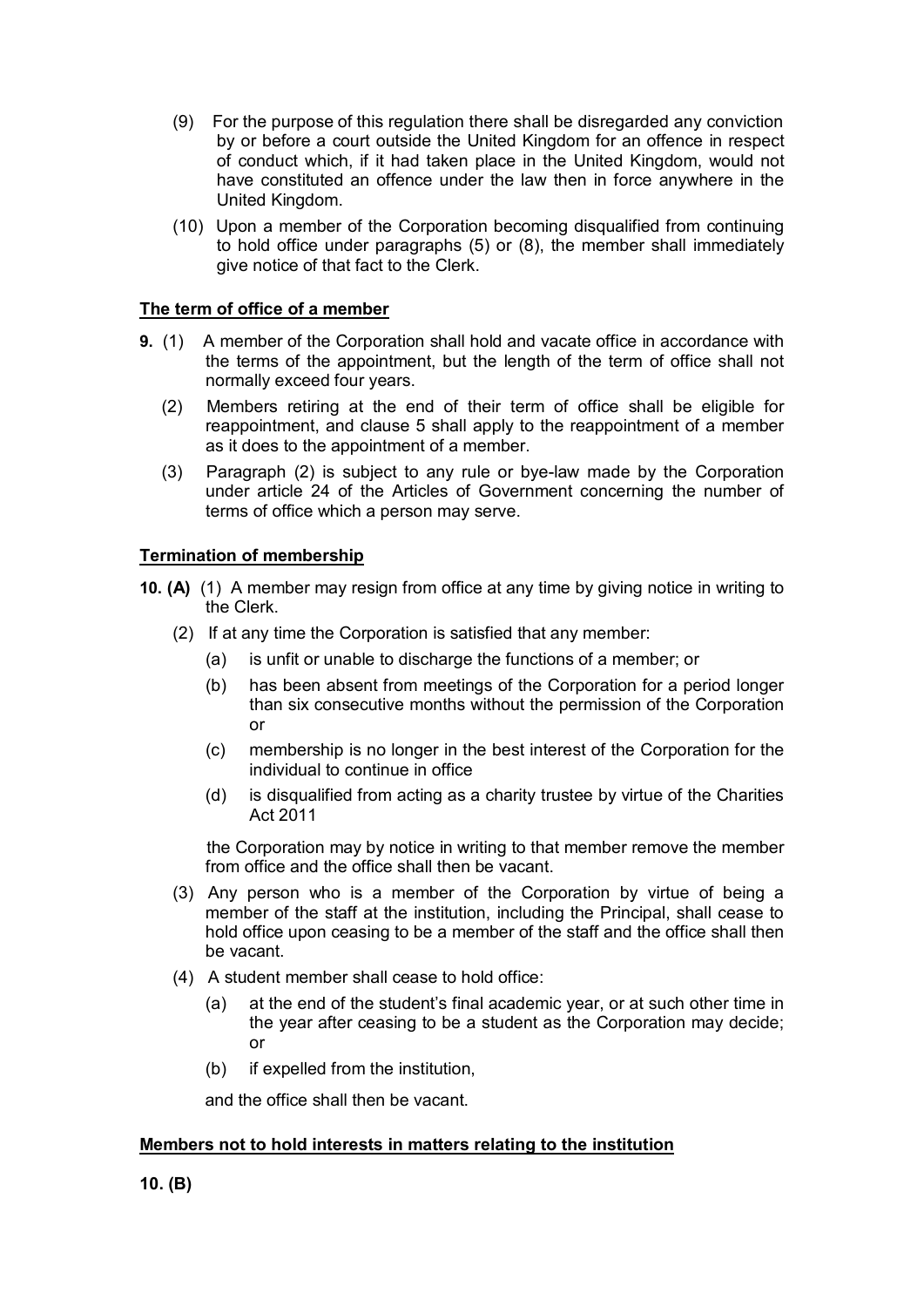(1) A member to whom paragraph (2) applies shall –

(a) disclose to the Corporation the nature and extent of the interest; and

(b) if present at a meeting of the Corporation, or of any of its committees, at which such supply, contract or other matter as is mentioned in paragraph (2) is to be considered, not take part in the consideration or vote on any question with respect to it and not be counted in the quorum present at the meeting in relation to a resolution on which that member is not entitled to vote; and

(c) withdraw, if present at a meeting of the Corporation, or any of its committees, at which such supply, contract or other matter as is mentioned in paragraph (2) is to be considered, where required to do so by a majority of the members of the Corporation or committee present at the meeting.

(2) This paragraph applies to a member who—

(a) has any financial interest in—

(i) the supply of work to the institution, or the supply of goods for the purposes of the institution;

(ii) any contract or proposed contract concerning the institution; or

(iii) any other matter relating to the institution; or (b) has any other interest of a type specified by the Corporation in any matter relating to the institution.

(3) This clause shall not prevent the members considering and voting upon proposals for the Corporation to insure them against liabilities incurred by them arising out of their office or the Corporation obtaining such insurance and paying the premium.

(4) Where the matter under consideration by the Corporation or any of its committees relates to the pay and conditions of all staff, or all staff in a particular class, a staff member—

(a) need not disclose a financial interest; and

(b) may take part in the consideration of the matter, vote on any question with respect to it and count towards the quorum present at that meeting, provided that in so doing, the staff member acts in the best interests of the Corporation as a whole and does not seek to represent the interests of any other person or body, but

(c) shall withdraw from the meeting if the matter is under negotiation with staff and the staff member is representing any of the staff concerned in those negotiations.

(5) The Clerk shall maintain a register of the interests of the members which have been disclosed and the register shall be made available during normal office hours at the institution to any person wishing to inspect it.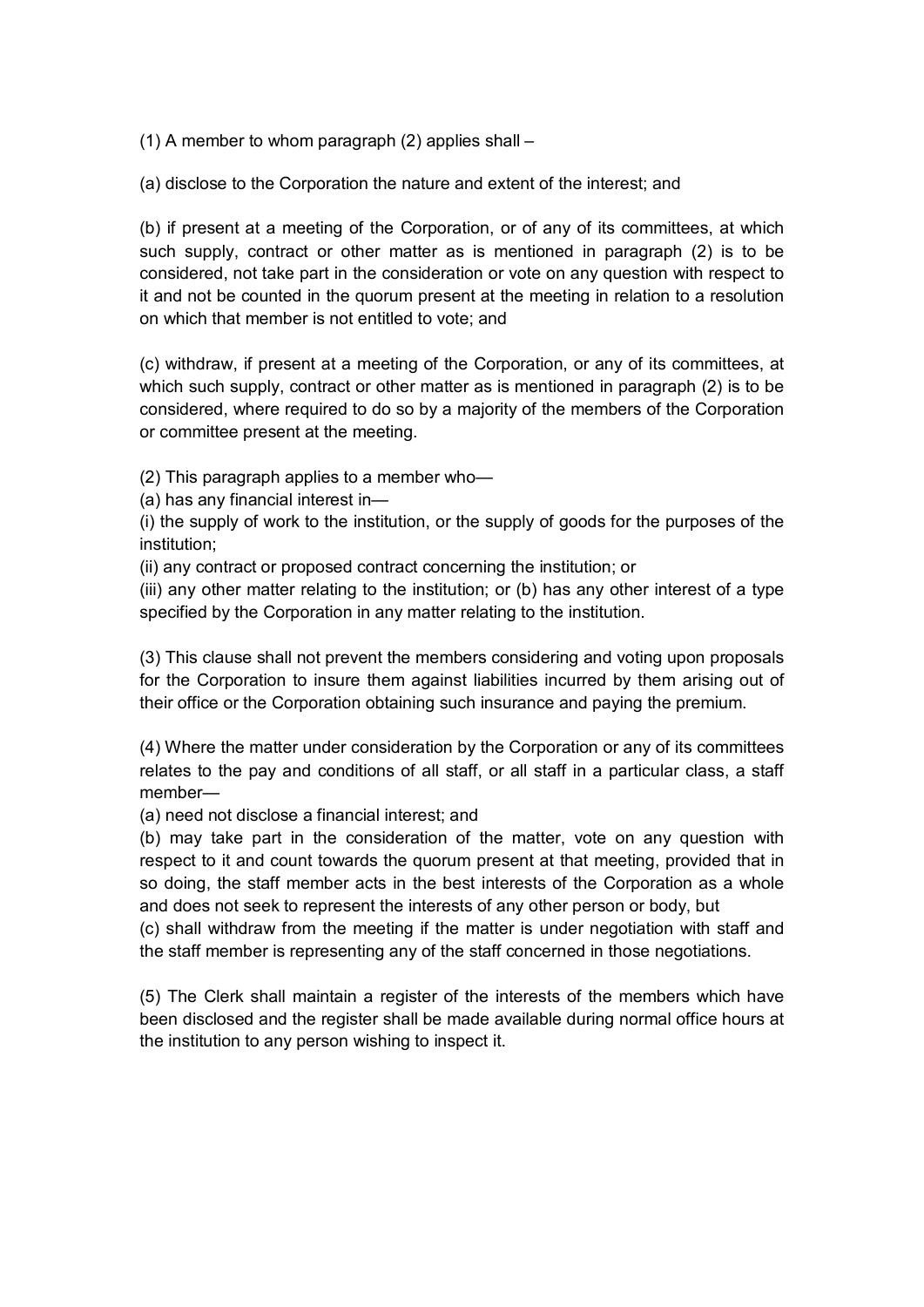### **Meetings**

- **11.** (1) The Corporation shall meet at least once in every term, and shall hold such other meetings as may be necessary.
	- (2) Subject to paragraphs (4) and (5) and to clause 13(4), all meetings shall be called by the Clerk, who shall, at least seven calendar days before the date of the meeting, send to the members of the Corporation written notice of the meeting and a copy of the proposed agenda.
	- (3) If it is proposed to consider at any meeting the remuneration, conditions of service, conduct, suspension, dismissal or retirement of the Clerk, the Chair shall, at least seven calendar days before the date of the meeting, send to the members a copy of the agenda item concerned, together with any relevant papers.
	- (4) A meeting of the Corporation, called a "special meeting", may be called at any time by the Chair or at the request in writing of any five members.
	- (5) Where the Chair, or in the Chair's absence the Vice-Chair, decides that there are matters requiring urgent consideration, the written notice convening the special meeting and a copy of the proposed agenda may be given within less than seven calendar days.
	- (6) Every member shall act in the best interests of the Corporation and shall not be bound to speak or vote by mandates given by any other body or person.

### **Quorum**

- **12.** (1) Meetings of the Corporation shall be quorate if the number of members present is at least 40% of the total number of members, determined according to clause 3, together with any CE of Skills Funding members.
	- (2) If the number of members present for a meeting of the Corporation does not constitute a quorum, the meeting shall not be held.
	- (3) If during a meeting of the Corporation there ceases to be a quorum, the meeting shall be terminated at once.
	- (4) If a meeting cannot be held or cannot continue for lack of a quorum, the Chair may call a special meeting as soon as it is convenient.

### **Proceedings of meetings**

- **13.** (1) Every question to be decided at a meeting of the Corporation shall be decided by a majority of the votes cast by members present and entitled to vote on the question.
	- (2) Where, at a meeting of the Corporation, there is an equal division of votes on a question to be decided, the Chair of the meeting shall have a second or casting vote.
	- (3) Save as provided at (5) below, a member may not vote by proxy or by way of postal vote.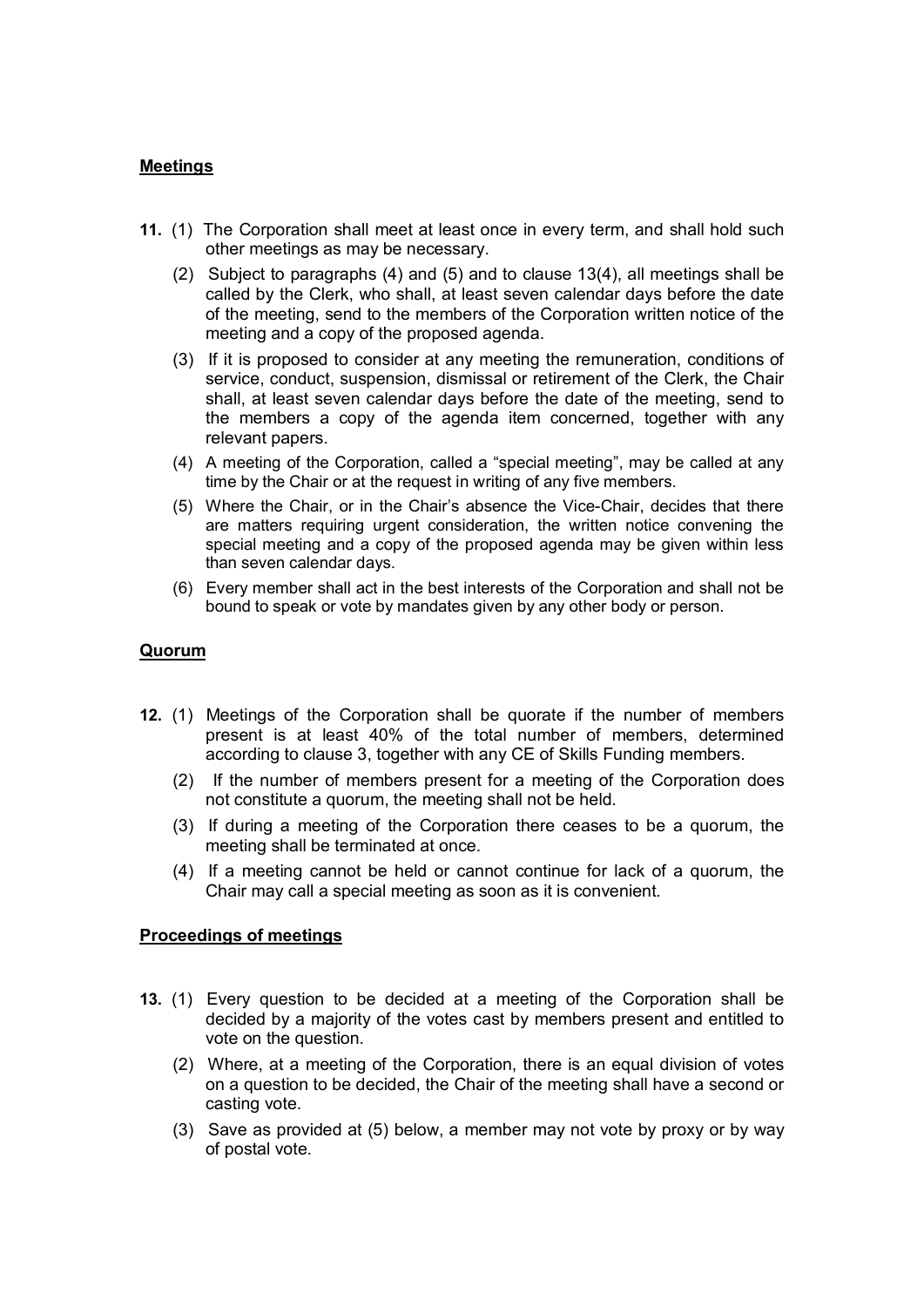- (4) No resolution of the members may be rescinded or varied at a subsequent meeting unless consideration of the rescission or variation is a specific item of business on the agenda for that meeting.
- (5) Written Resolution Procedure) In exceptional cases, and subject to the prior approval of the Chair or Vice Chair of Corporation, a vote on a resolution of Corporation or a committee of Corporation may be conducted in writing, provided that:
	- (a) A copy of the proposed resolution shall be sent in hard copy or electronic form to every member of Corporation or of the committee thereof entitled to attend and vote on the matter. The resolution shall be accompanied by a statement indicating how members may signify their support for or opposition to the resolution and the date by which their response must be received.
	- (b) Members entitled to vote shall be given not less than seven clear working days in which to record their vote
	- (c) Amendments to the resolution shall not be permitted
	- (d) Members may record their vote either in hard copy or by email
	- (e) A resolution determined in this manner shall only be deemed to have been carried or lost if the total number of votes cast is equal to or exceeds the quorum of Corporation or of the committee in question
	- (f) The use of the Written Resolution Procedure, details of the resolution in question and the outcome of the vote shall be reported to the next appropriate meeting of the Corporation or relevant committee.

 If a number of members of Corporation or of the committee equal to or greater than the relevant quorum so request, the resolution in question shall not be determined in writing, but shall be referred to a meeting of Corporation or the committee as defined in paragraph 1(h) of this Instrument.

- (6) Except as provided by procedures made pursuant to article 19 of the Articles of Government, a member of the Corporation who is a member of staff at the institution, including the Principal, shall withdraw:
	- (a) from that part of any meeting of the Corporation, or any of its committees, at which staff matters relating solely to that member of the staff, as distinct from staff matters relating to all members of staff or all members of staff in a particular class, are to be considered;
	- (b) from that part of any meeting of the Corporation, or any of its committees, at which that member's reappointment or the appointment of that member's successor is to be considered;
	- (c) from that part of any meeting of the Corporation, or any of its committees, at which the matter under consideration concerns the pay or conditions of service of all members of staff, or all members of staff in a particular class, where the member of staff is acting as a representative (whether or not on behalf of a recognised trade union) of all members of staff or the class of staff (as the case may be); and
	- (d) if so required by a resolution of the other members present, from that part of any meeting of the Corporation or any of its committees, at which staff matters relating to any member of staff holding a post senior to that member's are to be considered, except those relating to the pay and conditions of all staff or all staff in a particular class.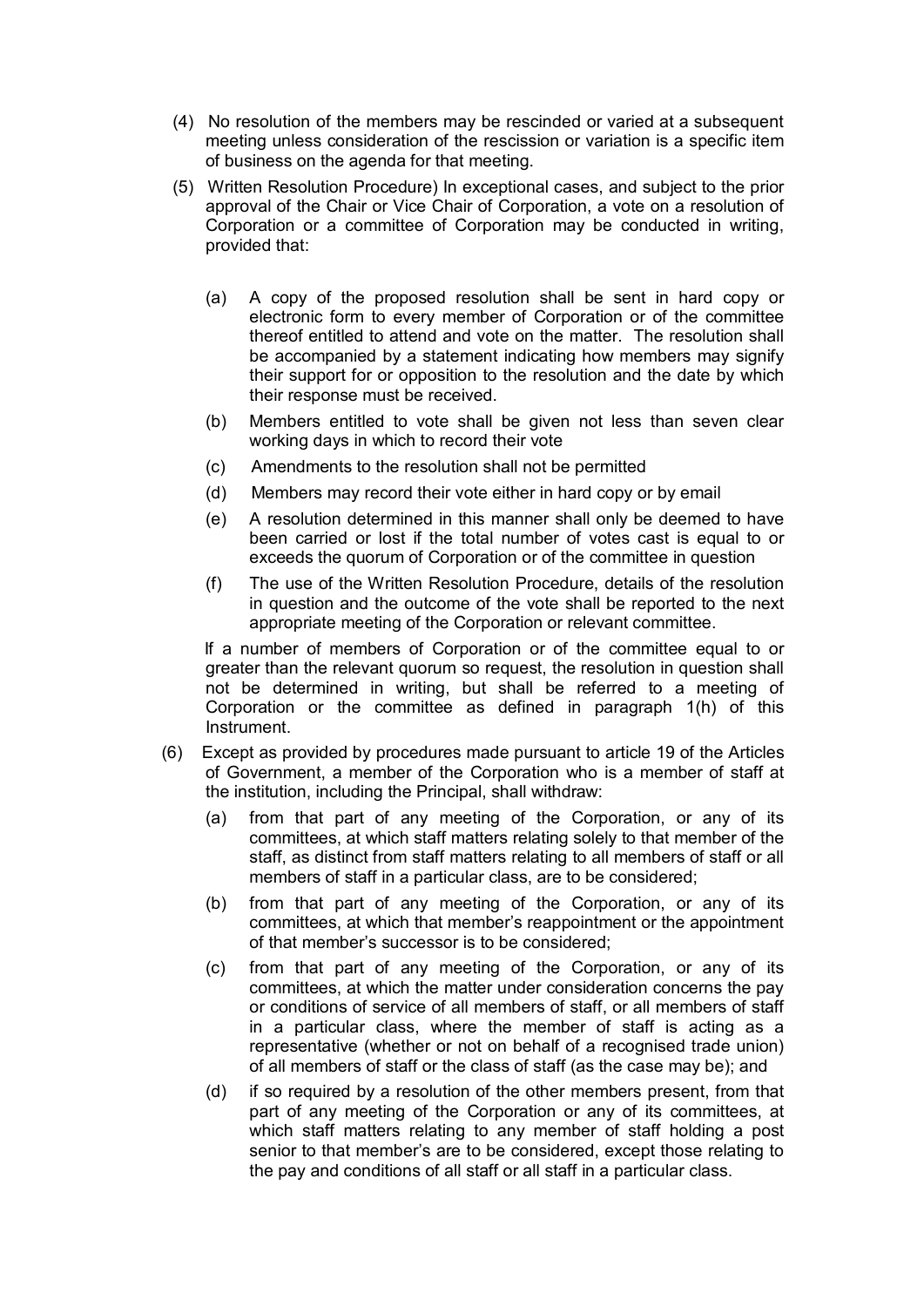- (7) A Principal who has chosen not to be a member of the Corporation shall still be entitled to attend and speak, or otherwise communicate, at all meetings of the Corporation and any of its committees, except that the Principal shall withdraw in any case where the Principal would be required to withdraw under paragraph (5).
- (8) A student member who is under the age of 18 shall not vote at a meeting of the Corporation, or any of its committees, on any question concerning any proposal:
	- (a) for the expenditure of money by the Corporation; or
	- (b) under which the Corporation, or any members of the Corporation, would enter into any contract, or would incur any debt or liability, whether immediate, contingent or otherwise.
- (9) Except as provided by rules made under article 21 (3) of the Articles of Government relating to appeals and representations by students in disciplinary cases, a student member shall withdraw from that part of any meeting of the Corporation or any of its committees, at which a student's conduct, suspension or expulsion is to be considered.
- (10) In any case where the Corporation, or any of its committees, is to discuss staff matters relating to a member or prospective member of staff at the institution, a student member shall:
	- (a) take no part in the consideration or discussion of that matter and not vote on any question with respect to it; and
	- (b) where required to do so by a majority of the members, other than student members, of the Corporation or committee present at the meeting, withdraw from the meeting.
- (11) The Clerk:
	- (a) shall withdraw from that part of any meeting of the Corporation, or any of its committees, at which the Clerk's remuneration, conditions of service, conduct, suspension, dismissal or retirement in the capacity of Clerk are to be considered; and
	- (b) where the Clerk is a member of staff at the institution, the Clerk shall withdraw in any case where a member of the Corporation is required to withdraw under paragraph (5).
- (12) If the Clerk withdraws from a meeting, or part of a meeting, of the Corporation under paragraph (10), the Corporation shall appoint a person from among themselves to act as Clerk during this absence.
- (13) If the Clerk withdraws from a meeting, or part of a meeting, of a committee of the Corporation, the Corporation shall appoint a person from among themselves to act as Clerk to the committee during this absence.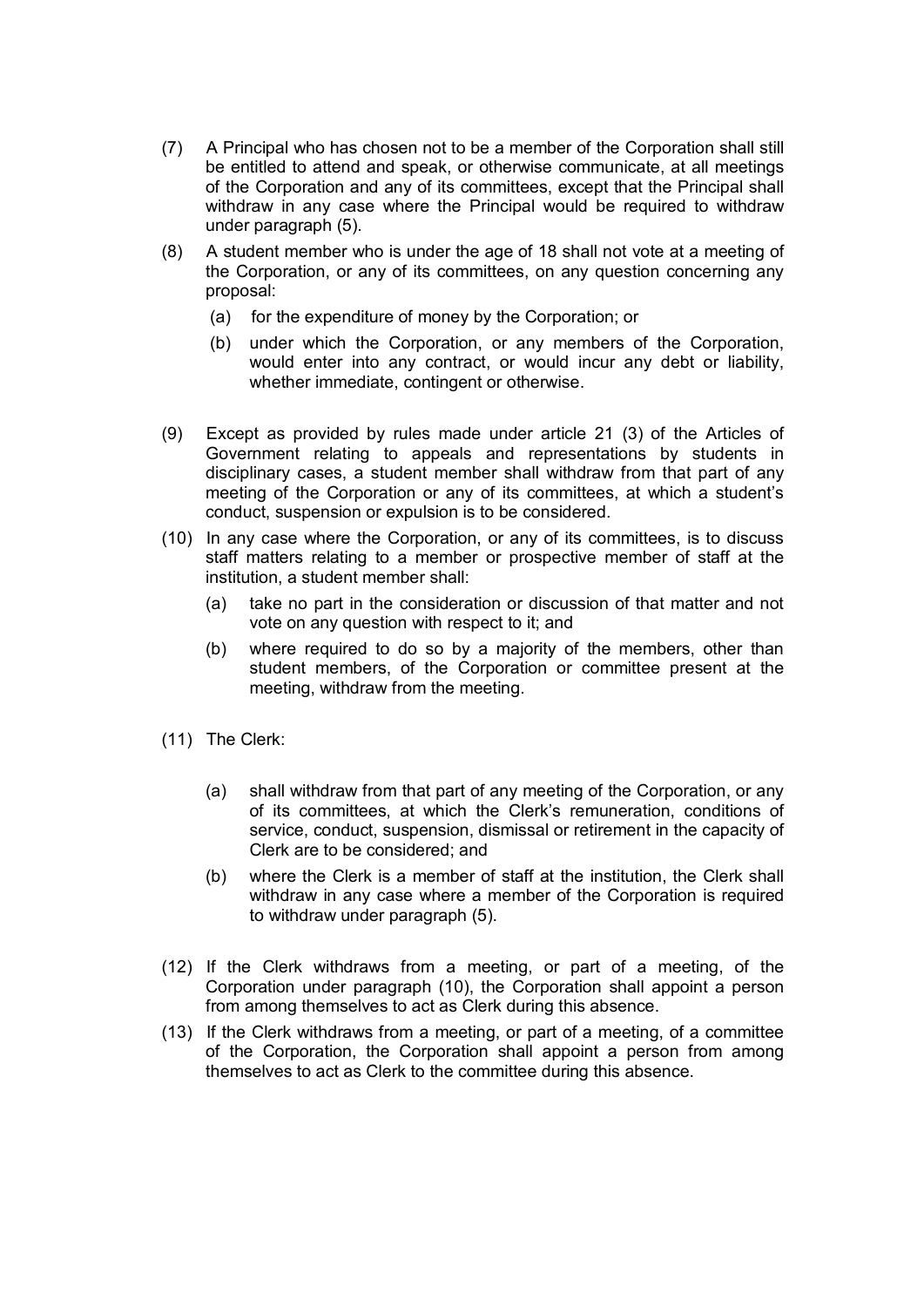### **Minutes**

- **14.** (1) Written minutes of every meeting of the Corporation shall be prepared, and, subject to paragraph (2), at every meeting of the Corporation the minutes of the last meeting shall be taken as an agenda item.
	- (2) Paragraph (1) shall not require the minutes of the last meeting to be taken as an agenda item at a special meeting, but where they are not taken, they shall be taken as an agenda item at the next meeting which is not a special meeting.
	- (3) Where minutes of a meeting are taken as an agenda item and agreed to be accurate, those minutes shall be signed as a true record by the Chair of the meeting.
	- (4) Separate minutes shall be taken of those parts of meetings from which staff members, the Principal, student members or the Clerk have withdrawn from a meeting in accordance with clause 13  $(6)$ ,  $(7)$ ,  $(8)$ ,  $(10)$  or  $(11)$  and such persons shall not be entitled to see the minutes of that part of the meeting or any papers relating to it.

### **Public access to meetings**

**15.** The Corporation shall decide any question as to whether a person should be allowed to attend any of its meetings where that person is not a member, the Clerk or the Principal and in making its decision, it shall give consideration to clause 16 (2).

### **Publication of minutes and papers**

- **16.** (1) Subject to paragraph (2), the Corporation shall ensure that a copy of:
	- (a) the agenda for every meeting of the Corporation;
	- (b) the draft minutes of every such meeting, if they have been approved by the Chair of the meeting;
	- (c) the signed minutes of every such meeting; and
	- (d) any report, document or other paper considered at any such meeting,

shall as soon as possible be made available during normal office hours at the institution to any person wishing to inspect them.

- (2) There shall be excluded from any item made available for inspection any material relating to:
	- (a) a named person employed at or proposed to be employed at the institution;
	- (b) a named student at, or candidate for admission to, the institution;
	- (c) the Clerk; or
	- (d) any matter which, by reason of its nature, the Corporation is satisfied should be dealt with on a confidential basis.
- (3) The Corporation shall ensure that a copy of the draft or signed minutes of every meeting of the Corporation, under paragraph (1), shall be placed on the institution's website, and shall, despite any rules the Corporation may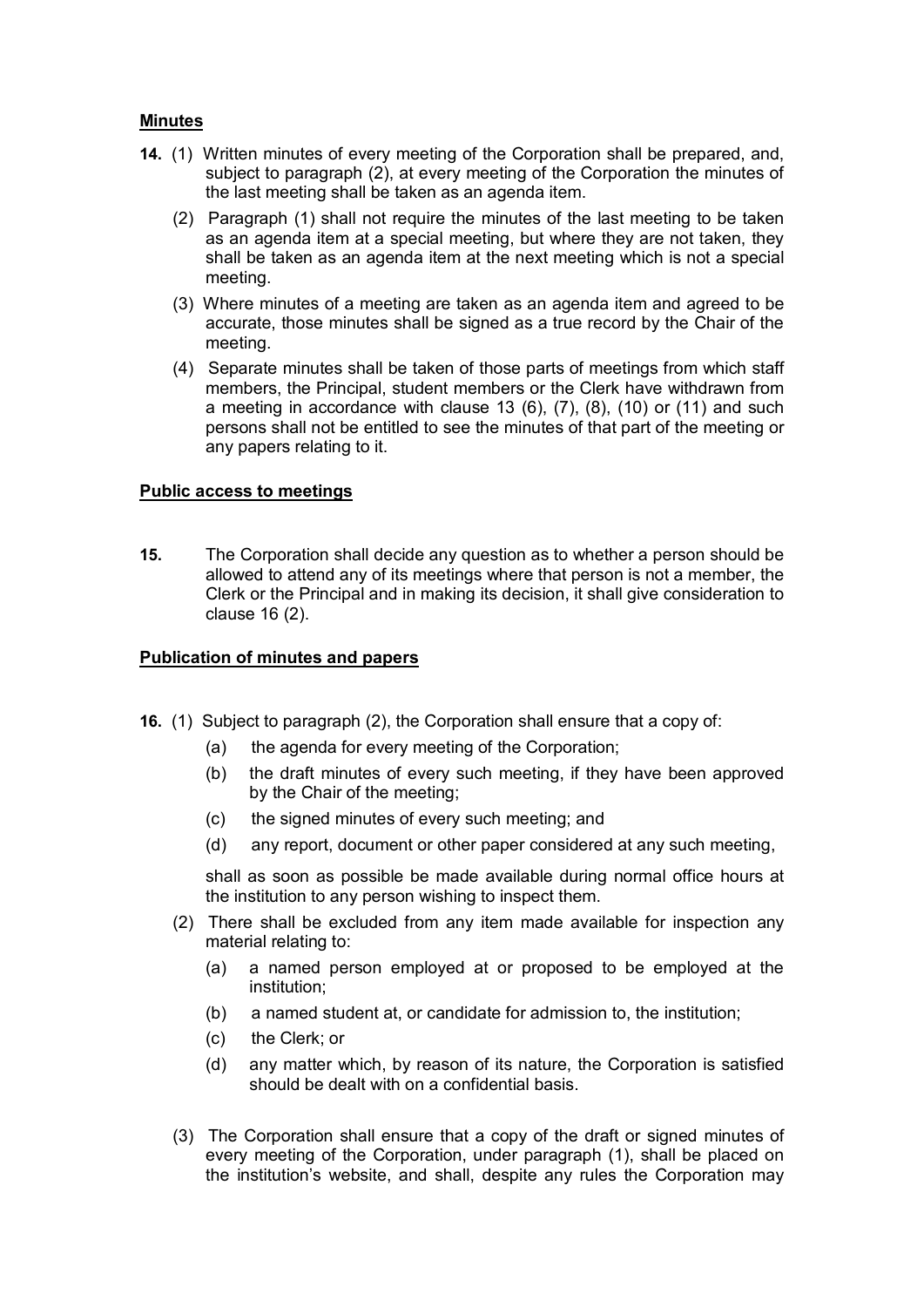make regarding the archiving of such material, remain on its website for a minimum period of 12 months.

(4) The Corporation shall review regularly all material excluded from inspection under paragraph (2)(d) and make any such material available for inspection where it is satisfied that the reason for dealing with the matter on a confidential basis no longer applies, or where it considers that the public interest in disclosure outweighs that reason.

### **Copies of the Instrument of Government**

**17.** A copy of this Instrument shall be given free of charge to every member of the Corporation and at a charge not exceeding the cost of copying or free of charge to any other person who so requests a copy, and shall be available for inspection at the institution upon request, during normal office hours, to every member of staff and every student.

### **Change of name of the Corporation**

**18.** The Corporation may change its name with the approval of the Secretary of State.

### **Application of the seal**

- **19.** The application of the seal of the Corporation shall be authenticated by:
	- (a) the signature of either the Chair or of some other member authorised either generally or specially by the Corporation to act for that purpose; and
	- (b) the signature of any other member.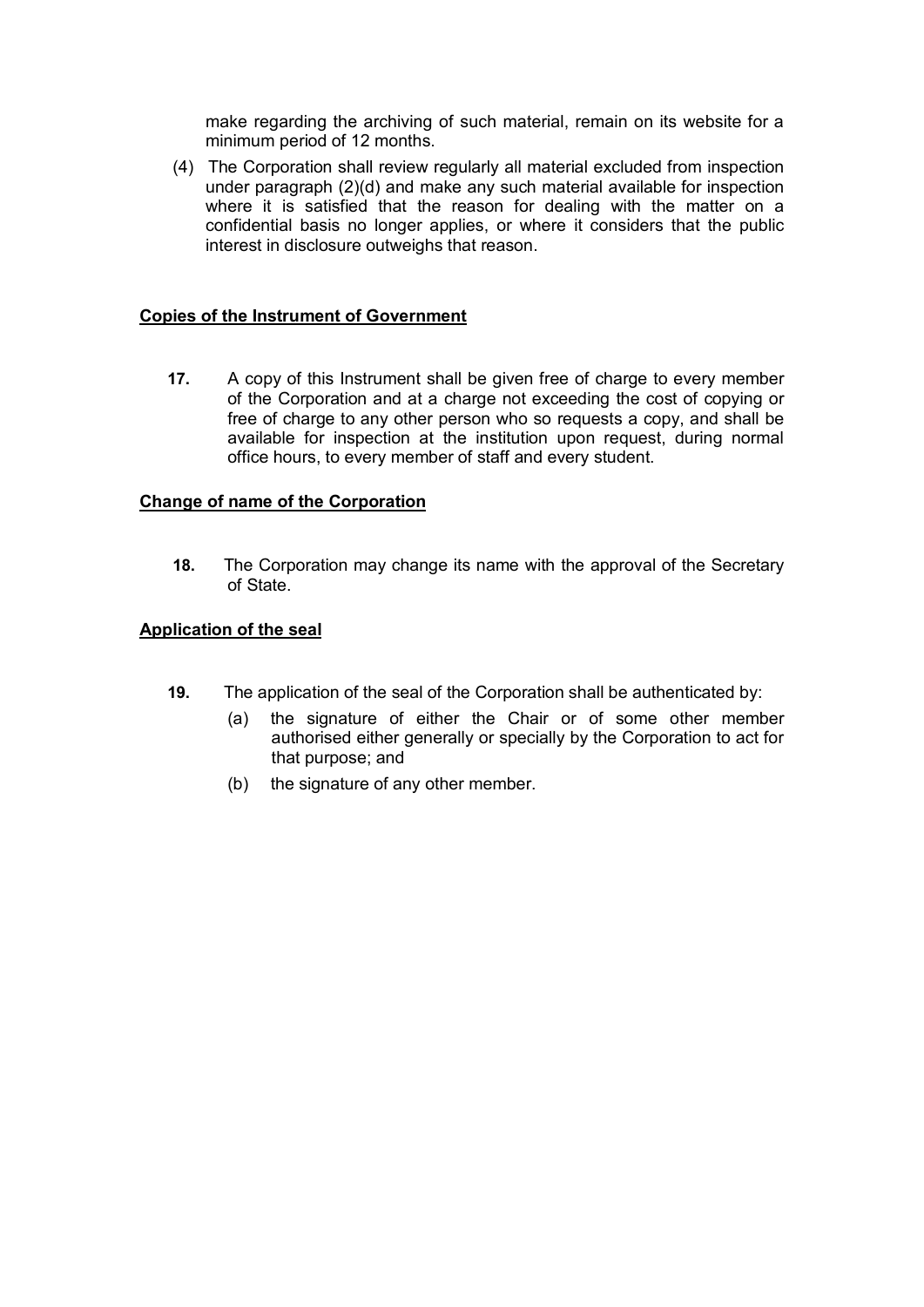### **ARTICLES OF GOVERNMENT**

### **CONTENTS**

- 1. Interpretation of the terms used
- 2. Conduct of the institution
- 3. Responsibilities of the Corporation, the Principal and the Clerk
- 4. The establishment of committees and delegation of functions generally
- 5. The search committee
- 6. The audit committee
- 7. Composition of committees
- 8. Access to committees by non-members and publication of minutes
- 9.,10., 11. Delegable and non-delegable functions
- 12., 13 Appointment and promotion of staff
- 14. Rules relating to the conduct of staff
- 15. Academic freedom
- 16. Grievance, suspension and disciplinary procedures
- 17. Suspension and dismissal of the Clerk
- 18. Students
- 19. Financial matters
- 20. Co-operation with the CE of Skills Funding auditor
- 21. Internal audit
- 22. Accounts and audit of accounts
- 23. Rules and bye-laws
- 24. Copies of Articles of Government and rules and bye-laws
- 25. Modification or replacement of the Instrument and Articles of Government
- Dissolution of the Corporation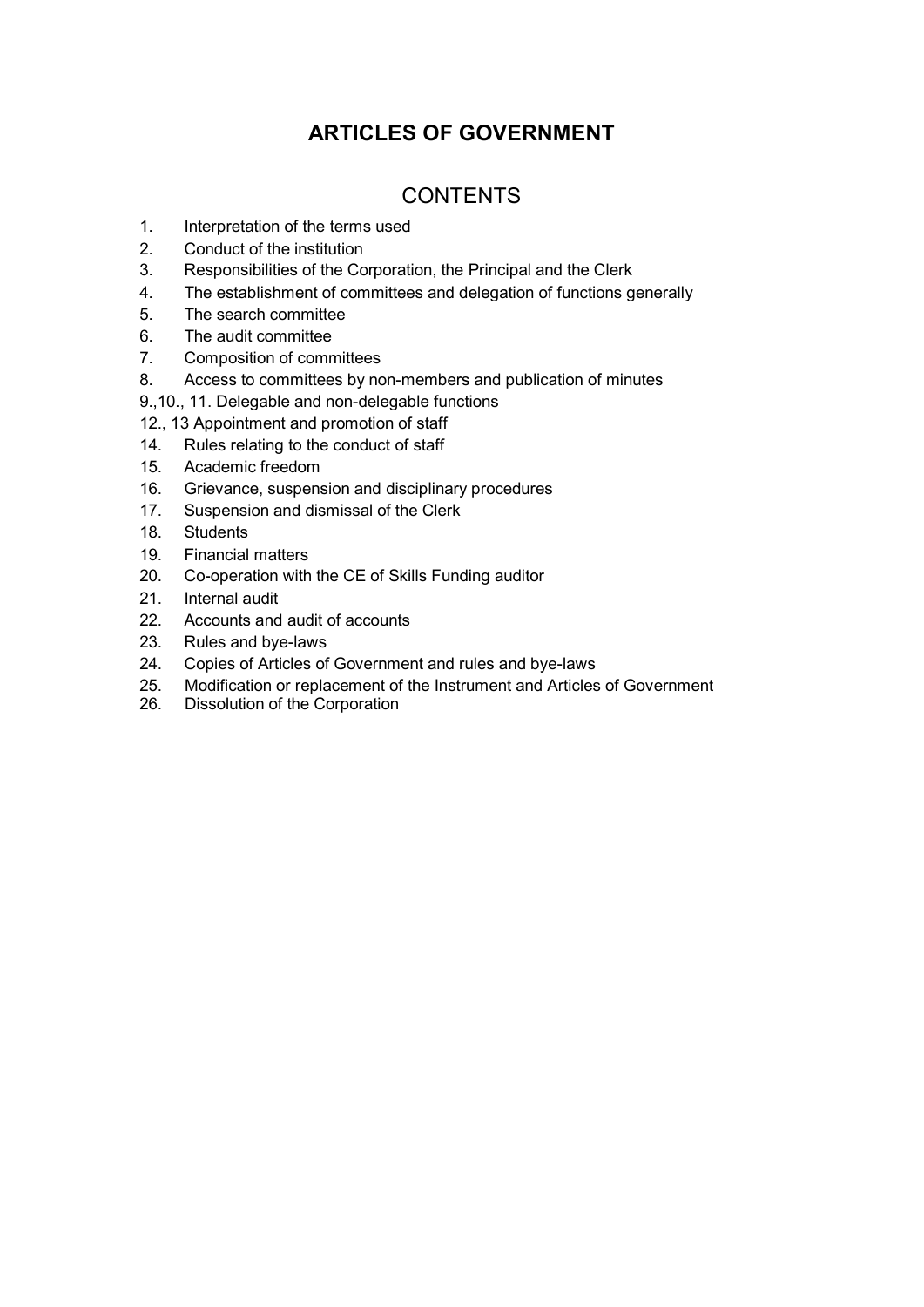**1.** In these Articles of Government—

- (a) any reference to "the Principal" shall include a person acting as Principal;
- (b) "the Articles" means these Articles of Government;
- (c) "Chair" and "Vice-Chair" mean respectively the Chair and Vice-Chair of the Corporation appointed under clause 6 of the Instrument of Government;
- (d) "the Clerk" has the same meaning as in the Instrument of Government;
- (e) "the Corporation" has the same meaning as in the Instrument of Government;
- (f) "the CE of Skills Funding" means the Chief Executive of Skills Funding;
- (g) "staff member" and "student member" have the same meanings as in the Instrument of Government;
- (h) "the Secretary of State" means the Secretary of State for Business, Innovation, and Skills;
- (i) "senior post" means the post of Principal and such other senior posts as the Corporation may decide for the purposes of these Articles;
- (j) "the staff" means all the staff who have a contract of employment with the institution;
- (k) "the student's union" has the same meaning as in the Instrument of Government.

### **Conduct of the institution**

**2.** The institution shall be conducted in accordance with the provisions of the Instrument of Government, these Articles, any rules or bye-laws made under these Articles and any trust deed regulating the institution.

### **Responsibilities of the Corporation, the Principal and the Clerk**

- **3.** (1) The Corporation shall be responsible for the following functions:
	- (a) The determination and periodic review of the educational character and mission of the institution and the oversight of its activities;
	- (b) Publishing arrangements for obtaining the views of staff and students on the determination and periodic review of the educational character and mission of the institution and the oversight of activities;
	- (c) Approving the quality strategy of the institution;
	- (d) The effective and efficient use of resources, the solvency of the institution and the Corporation and safeguarding their assets;
	- (e) Approving annual estimates of income and expenditure;
	- (f) The appointment, grading, suspension, dismissal and determination of the pay and conditions of service of the holders of senior posts and the Clerk, including, where the Clerk is, or is to be appointed as, a member of staff, the Clerk's appointment, grading, suspension, dismissal and determination of pay in the capacity of a member of staff; and
	- (g) setting a framework for the pay and conditions of service of all other staff.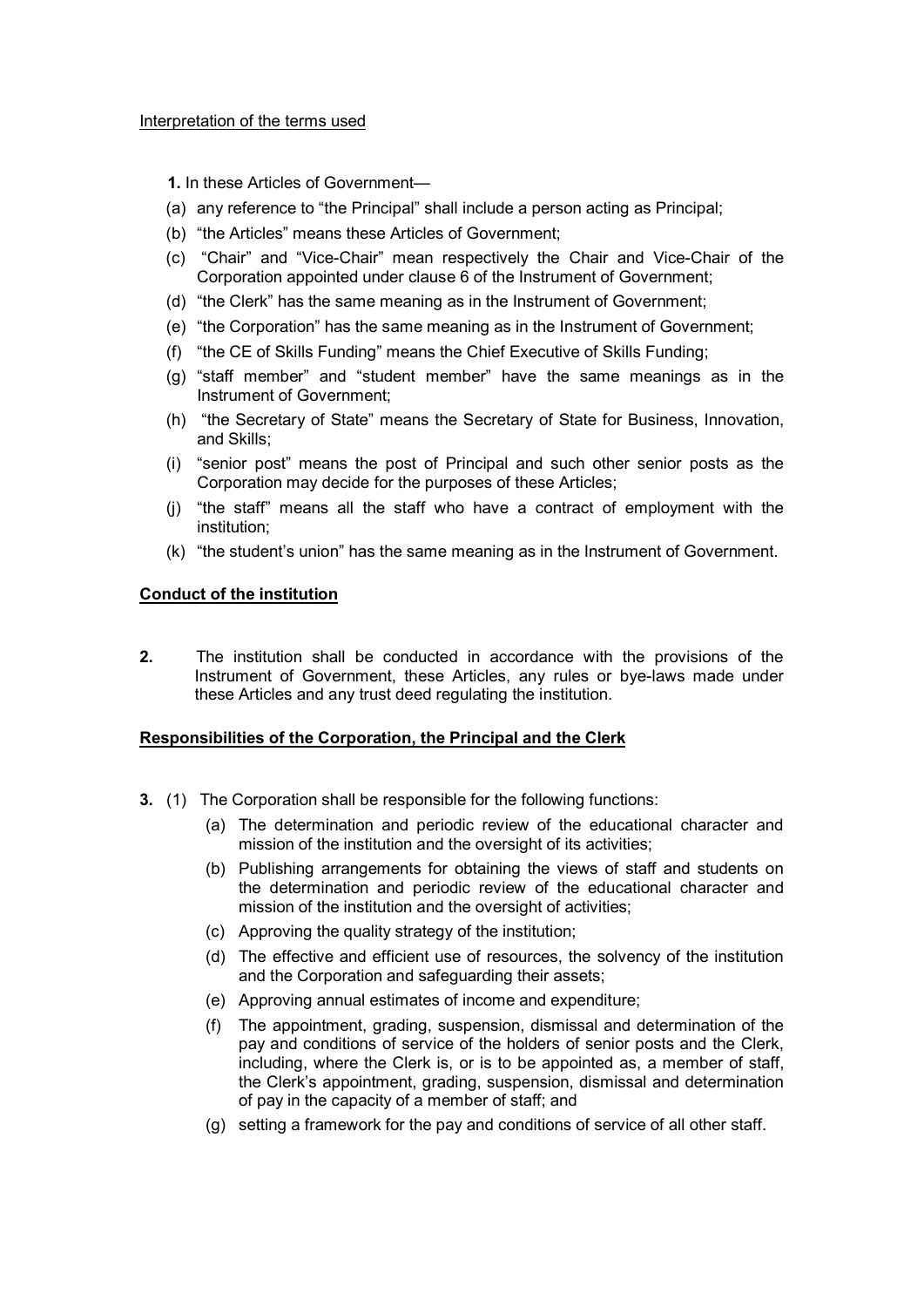- (2) Subject to the responsibilities of the Corporation, the Principal shall be the Chief Executive of the institution, and shall be responsible for the following functions:
	- (a) Making proposals to the Corporation about the educational character and mission of the institution and implementing the decisions of the Corporation;
	- (b) The determination of the institution's academic and other activities;
	- (c) Preparing annual estimates of income and expenditure for consideration and approval by the Corporation, and the management of budget and resources within the estimates approved by the Corporation;
	- (d) The organisation, direction and management of the institution and leadership of the staff;
	- (e) The appointment, assignment, grading, appraisal, suspension, dismissal and determination, within the framework set by the Corporation, of the pay and conditions of service of staff, other than the holders of senior posts or the Clerk, where the Clerk is also a member of the staff; and
	- (f) Maintaining student discipline and, within the rules and procedures provided for within these Articles, suspending or expelling students on disciplinary grounds or expelling students for academic reasons.
- (3) The Clerk shall be responsible for the following functions:
	- (a) advising the Corporation with regard to the operation of its powers;
	- (b) advising the Corporation with regard to procedural matters;
	- (c) advising the Corporation with regard to the conduct of its business; and
	- (d) advising the Corporation with regard to matters of governance practice.

### **The establishment of committees and delegation of functions generally**

- **4.** (1)The Corporation may establish committees for any purpose or function, other than those assigned in these Articles to the Principal or Clerk and may delegate powers to-
	- (a) such committees;
	- (b) the Chair, or in the Chair's absence, the Vice-Chair; or
	- (c) the Principal.
	- (2) The number of members of a committee and the terms on which they are to hold and to vacate office, shall be decided by the Corporation.
	- (3) The Corporation may also establish committees under collaboration arrangements made with other further education institutions or maintained schools (or with both), and such joint committees shall be subject to any regulations made under section 166 of the Education and Inspections Act 2006(**[3](#page-15-0)**) governing such arrangements.

### **The Search Committee**

**5.** (1) The Corporation shall establish a committee, to be known as the "search committee", to advise on:

<span id="page-15-0"></span><sup>-</sup>(**3**) 2006 c. 40.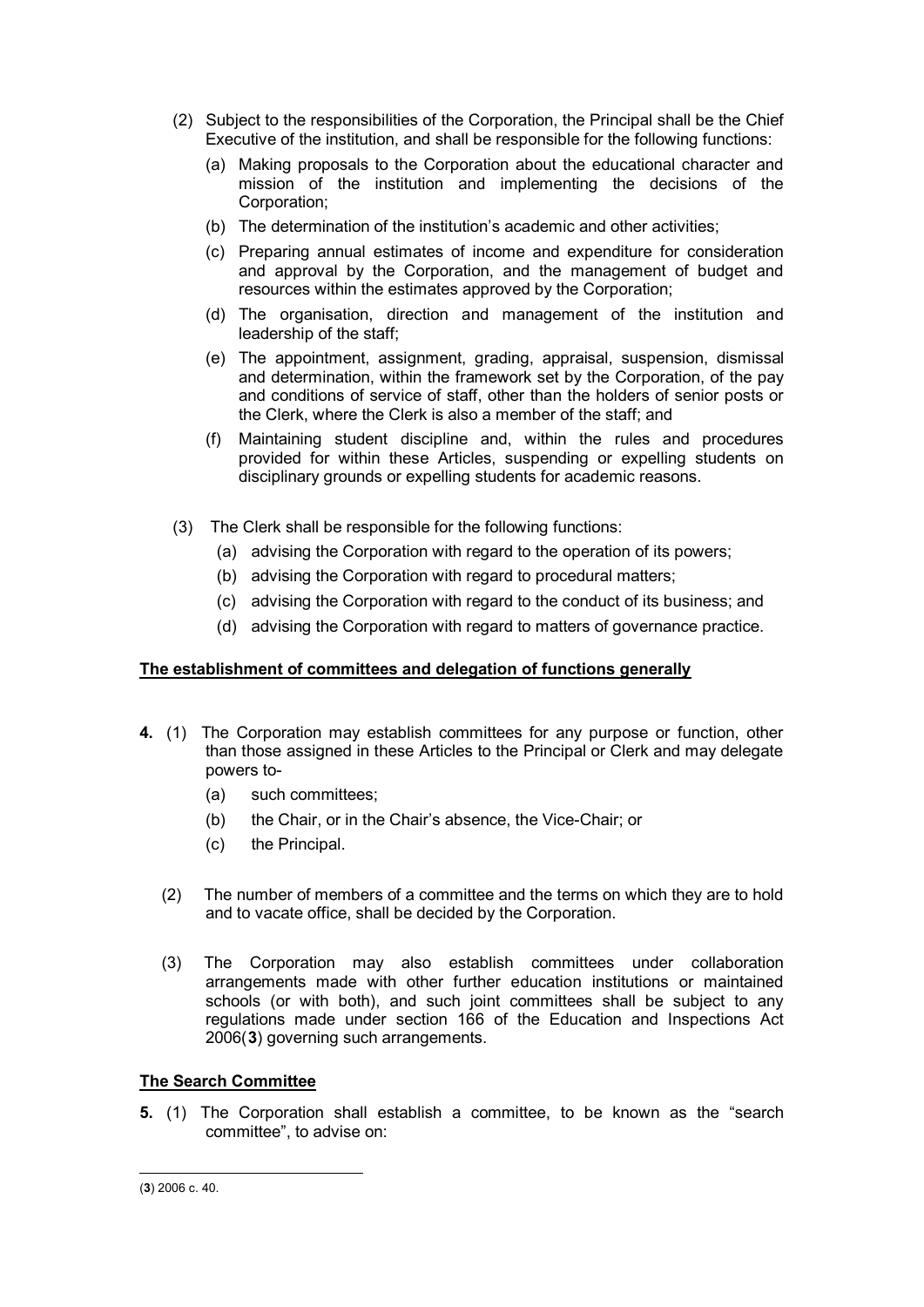- (a) the appointment of members (other than a staff member); and
- (b) such other matters relating to membership and appointments as the Corporation may ask it to.
- (2) The Corporation shall not appoint any person as a member (other than a staff member) without first consulting and considering the advice of the search committee.
- (3) The Corporation may make rules specifying the way in which the search committee is to be conducted. A copy of these rules, together with the search committee's terms of reference and its advice to the Corporation, other than any advice which the Corporation is satisfied should be dealt with on a confidential basis, shall be published on the institution's website and shall be made available for inspection at the institution by any person during normal office hours.
- (4) The Corporation shall review regularly all material excluded from inspection under paragraph (3) and shall make any such material available for inspection where it is satisfied that the reason for dealing with the matter on a confidential basis no longer applies, or where it considers that the public interest in disclosure outweighs that reason.

### **The Audit Committee**

- **6.** (1) The Corporation shall establish a committee, to be known as the "audit committee", to advise on matters relating to the Corporation's audit arrangements and systems of internal control.
	- (2) The audit committee shall consist of at least three persons and may include members of staff at the institution with the exception of those in senior posts, and shall operate in accordance with any requirements of the CE of Skills Funding.

### **Composition of Committees**

**7.** Any committee established by the Corporation, other than the committee referred to in article 12, may include persons who are not members of the Corporation.

### **Access to Committees by non-members and publication of Minutes**

- **8.** The Corporation shall ensure that:
	- (a) a written statement of its policy regarding attendance at committee meetings by persons who are not committee members; and
	- (b) the minutes of committee meetings, if they have been approved by the Chair of the meeting,

are published on the institution's website and made available for inspection at the institution by any person, during normal office hours.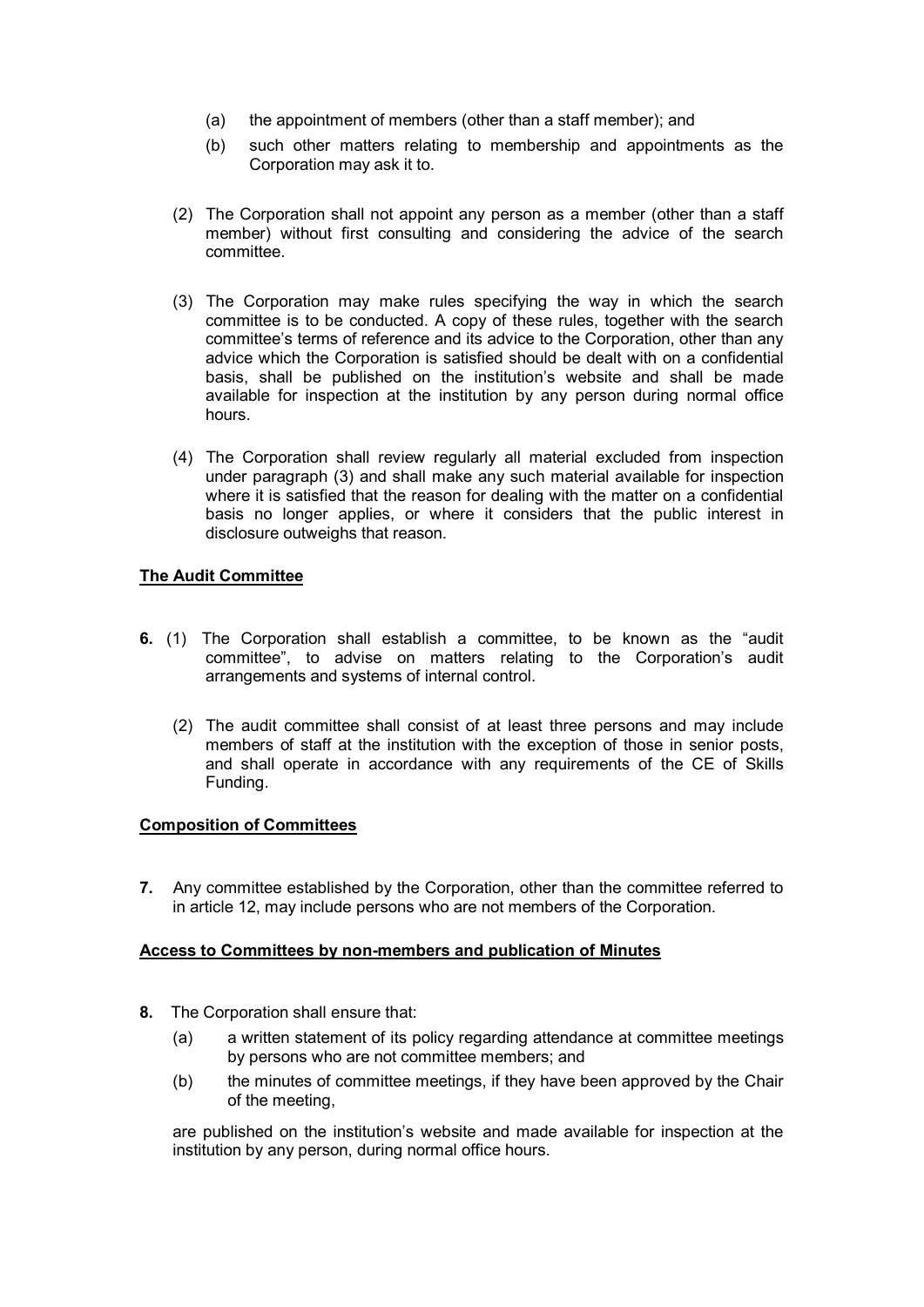### **Delegable and non-delegable functions**

- **9.** The Corporation shall not delegate the following functions:
	- (a) the determination of the educational character and mission of the institution;
	- (b) the approval of the annual estimates of income and expenditure;
	- (c) the responsibility for ensuring the solvency of the institution and the Corporation and for safeguarding their assets;
	- (d) the appointment of the Principal or holder of a senior post;
	- (e) the appointment of the Clerk, (including, where the Clerk is, or is to be, appointed as a member of staff the Clerk's appointment in the capacity of a member of staff); and
	- (f) the modification or revocation of these Articles.
- **10.** (1) The Corporation may not delegate:
	- (a) the consideration of the case for dismissal, and
	- (b) the power to determine an appeal in connection with the dismissal

of the Principal, the Clerk or the holder of a senior post, other than to a committee of members of the Corporation.

- (2) The Corporation shall make rules specifying the way in which a committee having functions under paragraph (1) shall be established and conducted.
- **11.** The Principal may delegate functions to the holder of any other senior post other than:
	- (a) the management of budget and resources; and
	- (b) any functions that have been delegated to the Principal by the Corporation.

### **Appointment and promotion of staff**

- **12.** (1) Where there is a vacancy or expected vacancy in a senior post, the Corporation shall:
	- (a) advertise the vacancy nationally; and
	- (b) appoint a selection panel consisting of:
		- (i) at least five members of the Corporation including the Chair or the Vice-Chair or both, where the vacancy is for the post of Principal; or
		- (ii) the Principal and at least three other members of the Corporation, where the vacancy is for any other senior post.
	- (2) The members of the selection panel shall:
		- (a) decide on the arrangements for selecting the applicants for interview;
		- (b) interview the applicants; and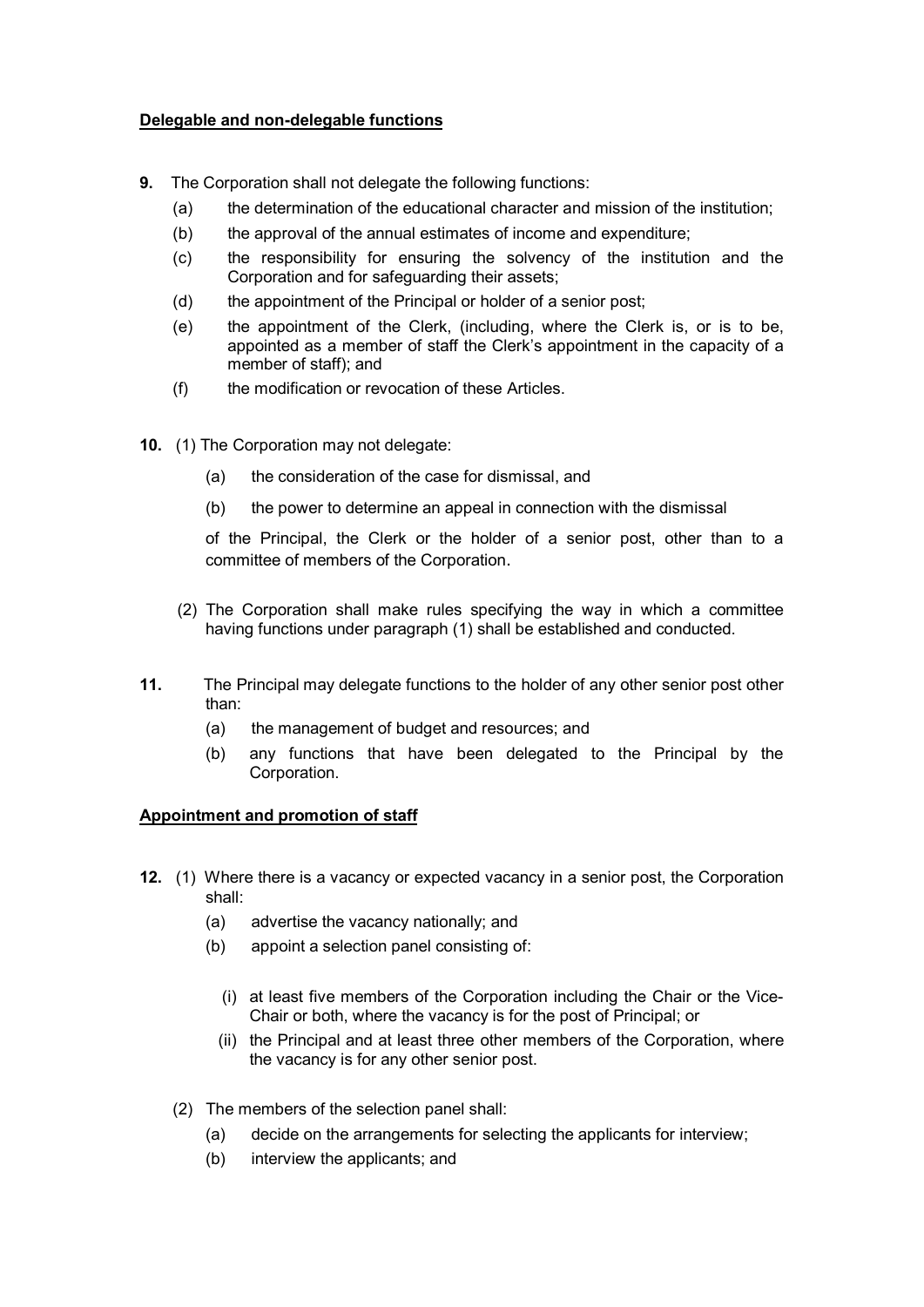- (c) where they consider it appropriate to do so, recommend to the Corporation for appointment one of the applicants they have interviewed.
- (3) If the Corporation approves the recommendation of the selection panel, that person shall be appointed.
- (4) If the members of the selection panel are unable to agree on a person to recommend to the Corporation, or if the Corporation does not approve their recommendation, the Corporation may make an appointment itself of a person from amongst those interviewed, or it may require the panel to repeat the steps specified in paragraph (2), with or without first re-advertising the vacancy.
	- (5) Where there is a vacancy in a senior post or where the holder of a senior post is temporarily absent, until that post is filled or the absent post holder returns, a member of staff:
		- (a) may be required to act as Principal or in the place of any other senior post holder; and
		- (b) if so required, shall have all the duties and responsibilities of the Principal or such other senior post holder during the period of the vacancy or temporary absence.
- **13.** The Principal shall have responsibility for selecting for appointment all members of staff other than:
	- (a) senior post holders; and
	- (b) where the Clerk is also to be appointed as a member of staff, the Clerk in the role of a member of staff.

### **Rules relating to the conduct of staff**

**14.** After consultation with the staff, the Corporation shall make rules relating to their conduct.

### **Academic freedom**

**15.** In making rules under article 14, the Corporation shall have regard to the need to ensure that academic staff at the institution have freedom within the law to question and test received wisdom, and to put forward new ideas and controversial or unpopular opinions, without putting themselves at risk of losing their jobs or any privileges which they may enjoy at the institution.

### **Grievance, suspension and disciplinary procedures**

- **16.** (1) After consultation with staff, the Corporation shall make rules setting out:
	- (a) grievance procedures for all staff;
	- (b) procedures for the suspension of all staff; and
	- (c) disciplinary and dismissal procedures for
		- (i) senior post-holders, and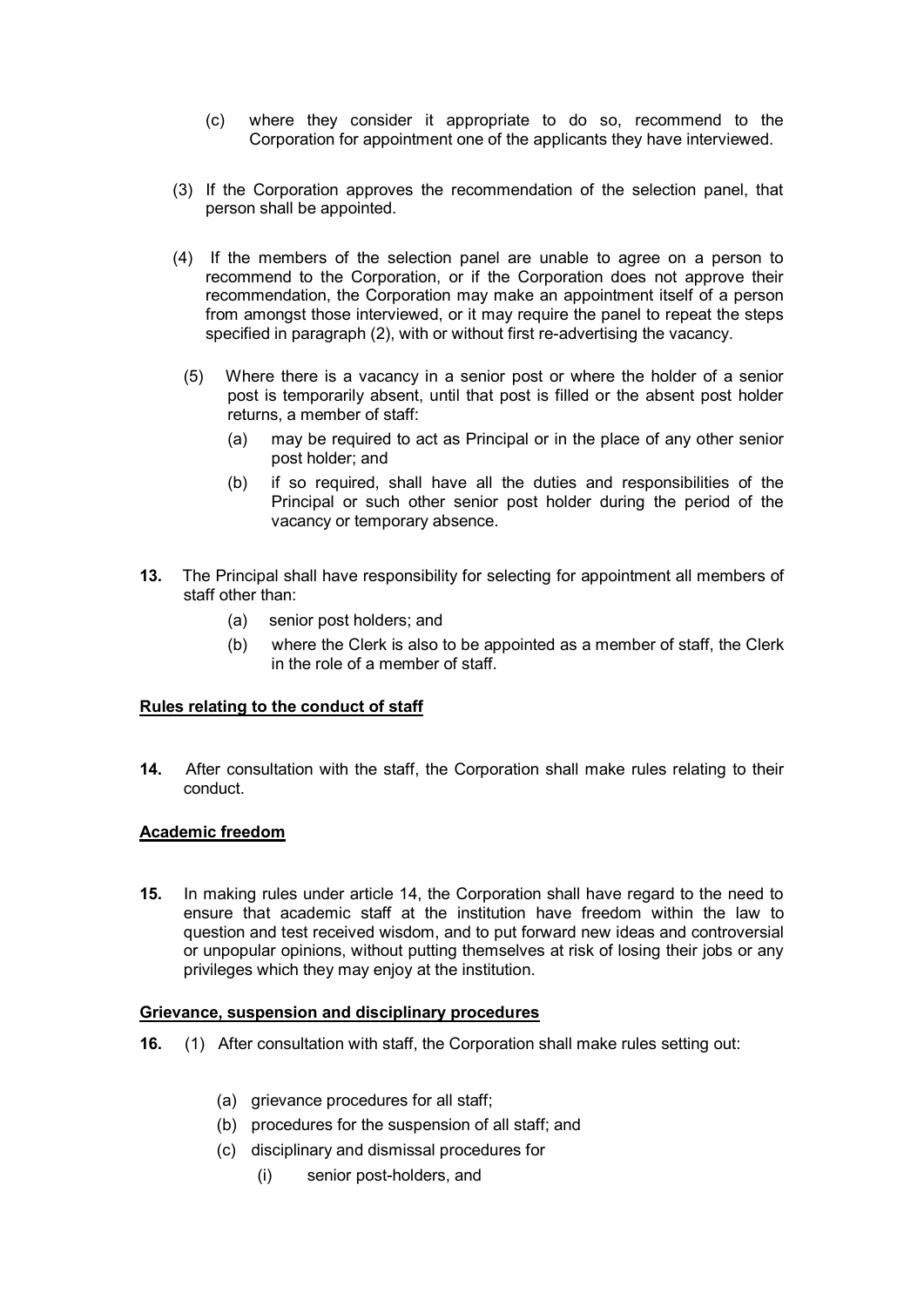(ii) staff other than senior post-holders

 and such procedures shall be subject to the provisions of articles 3(1)(e), 3(2)(e), 9(d), 9(e), 10(1) and 17.

- (2) Any rules made under paragraph (1)(b) shall include provision that where a person has been suspended without pay, any appeal against such suspension shall be heard and action taken in a timely manner.
- (3) Any rules made under paragraph (1)(c)(i) shall include provision that where the Corporation considers that it may be appropriate to dismiss a person, a preliminary investigation shall be conducted to examine and determine the case for dismissal.

### **Suspension and dismissal of the Clerk**

- **17.** (1)Where the Clerk is also a member of staff at the institution, the Clerk is to be treated as a senior post holder for the purposes of article 16(c).
	- (2) Where the Clerk is suspended or dismissed under article 16, that suspension or dismissal shall not affect the position of the Clerk in the separate role of Clerk to the Corporation.

### **Students**

- **18.** (1) Any students' union shall conduct and manage its own affairs and funds in accordance with a constitution approved by the Corporation and no amendment to, or rescission of, that constitution, in part or in whole, shall be valid unless approved by the Corporation.
	- (2) The students' union shall present audited accounts annually to the Corporation.
	- (3) After consultation with representatives of the students, the Corporation shall make rules concerning the conduct of students, including procedures for their suspension and expulsion (including expulsion for an unsatisfactory standard of work or other academic reason).

### **Financial matters**

**19.** The Corporation shall set the policy by which the tuition and other fees payable to it are determined, subject to any terms and conditions attached to grants, loans or other payments paid or made by the CE of Skills Funding.

### **Co- operation with the CE of Skills Funding's auditor**

**20.** The Corporation shall co-operate with any person who has been authorised by the CE of Skills Funding to audit any returns of numbers of students or claims for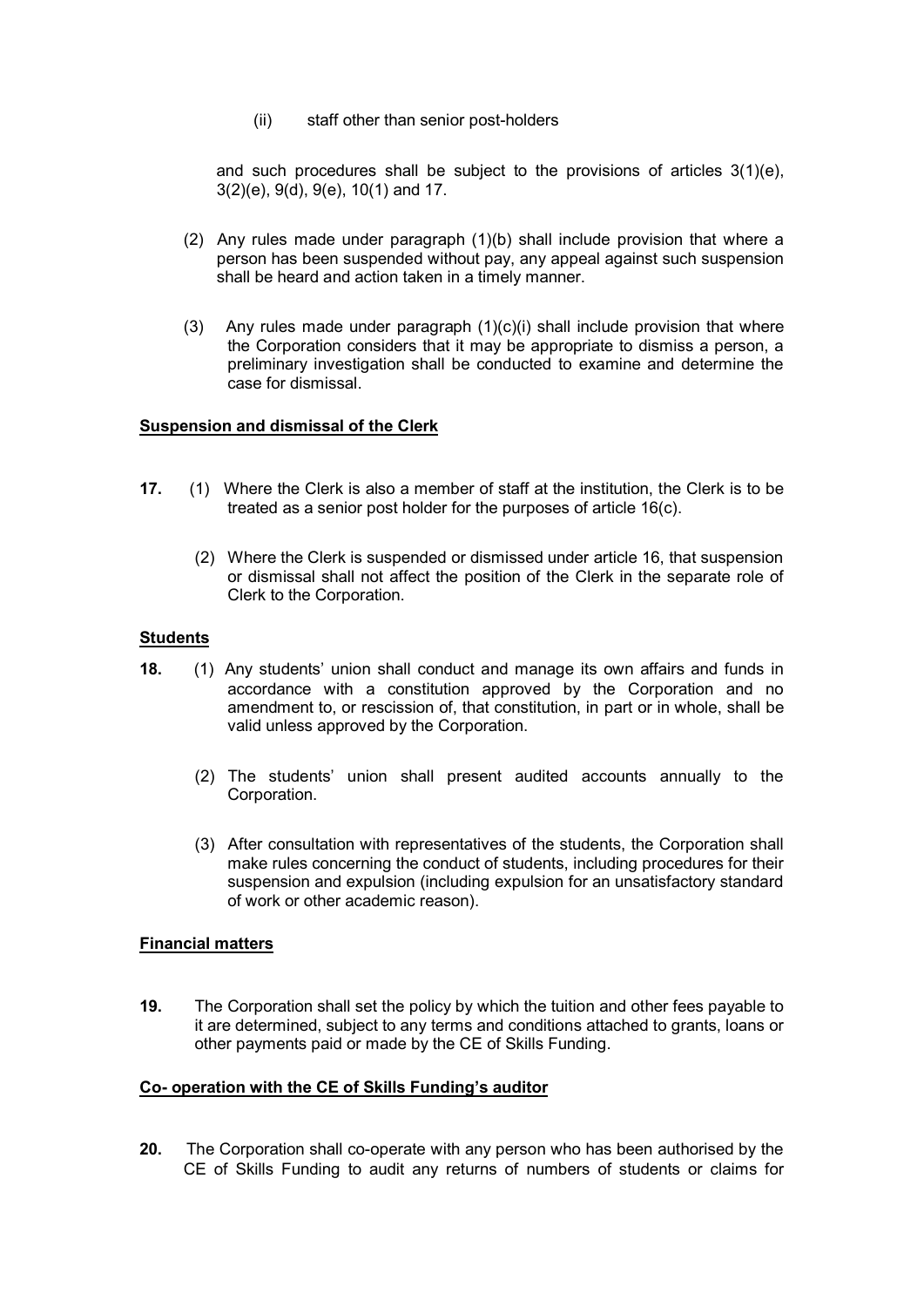financial assistance and shall give any such person access to any documents or records held by the Corporation, including computer records.

### **Internal audit**

- **21.** (1)The Corporation shall, at such times as it considers appropriate, examine and evaluate its systems of internal financial and other control to ensure that they contribute to the proper, economic, efficient and effective use of the Corporation's resources.
	- (2) The Corporation may arrange for the examination and evaluation mentioned in paragraph (1) to be carried out on its behalf by internal auditors.
	- (3) The Corporation shall not appoint persons as internal auditors to carry out the activities referred to in paragraph (1) if those persons are already appointed as external auditors under article 22.

#### **Accounts and audit of accounts**

- **22.** (1)The Corporation shall:
	- (a) keep proper accounts and proper records in relation to the accounts; and
	- (b) prepare a statement of accounts for each financial year of the Corporation.
	- (2) The statement shall:
		- (a) give a true and fair account of the state of the Corporation's affairs at the end of the financial year and of its income and expenditure in the financial year; and
		- (b) comply with any directions given by the CE of Skills Funding as to the information to be contained in it, the manner in which the information is to be presented, the methods and principles according to which it is to be prepared and the time and manner of publication.
	- (3) The accounts and the statement of accounts shall be audited by external auditors appointed by the Corporation in respect of each financial year.
	- (4) The Corporation shall not appoint persons as external auditors in respect of any financial year if those persons are already appointed as internal auditors under Article 21.
	- (5) Auditors shall be appointed and audit work conducted in accordance with any requirements of the CE of Skills Funding.
	- (6) The "financial year" means the first financial year and, except as provided for in paragraph (8), each successive period of twelve months.